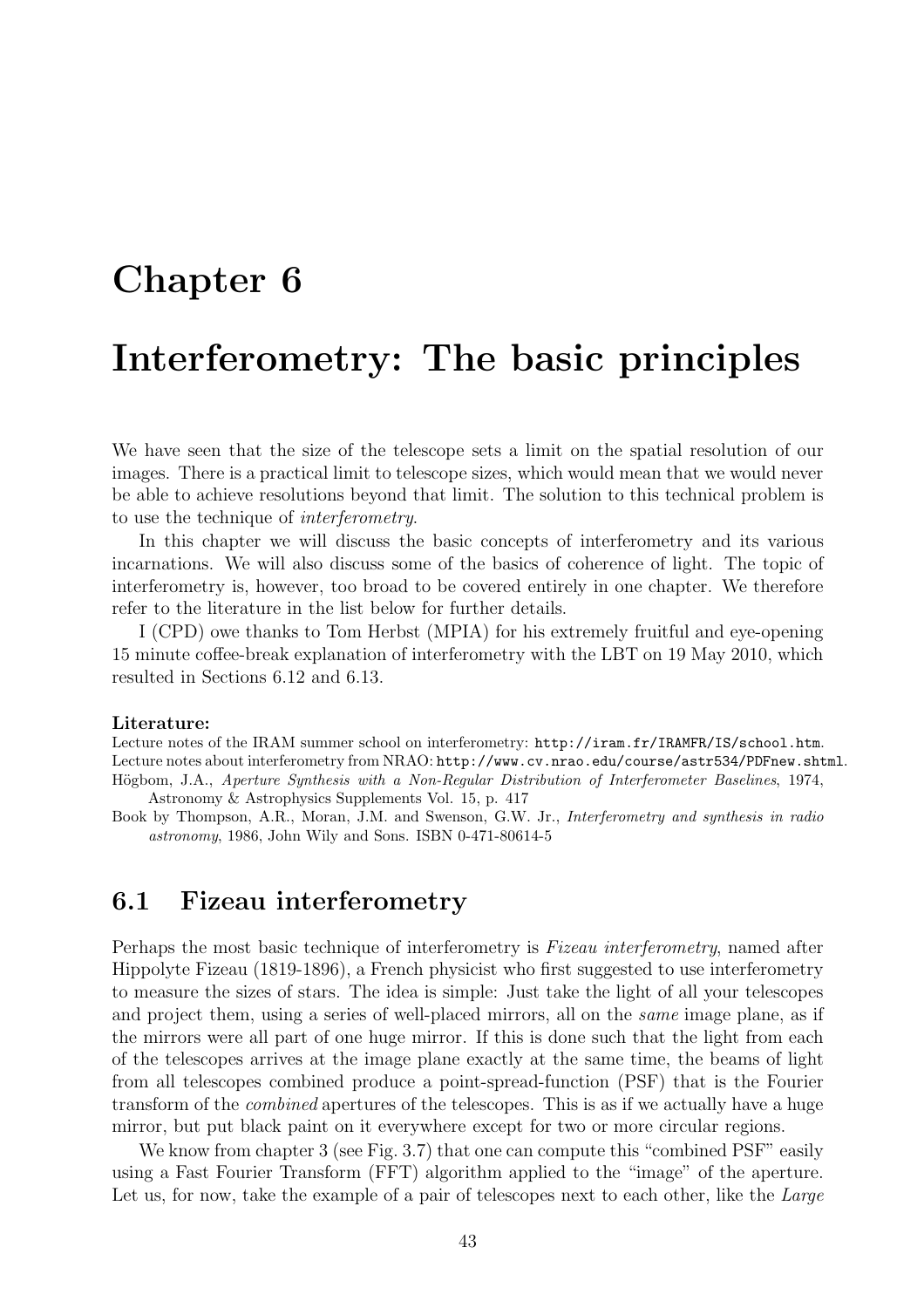

Figure 6.1: The PSF of a pair of two apertures next to each other, computed in exactly the same way as in Fig. 3.7. Left: The aperture pair. Right: The PSF of this pair, computed as the amplitude-squared of the Fourier transform of the pair of apertures (brightness is plotted logarithmically). This is the principle of a Fizeau interferometer, and this example is inspired by the LINC-NIRVANA interferometer to be installed on the Large Binocular Telescope.

Binocular Telescope (LBT) on Mount Graham in Arizona, which has participation from the Max-Planck-Institute for Astronomy in Heidelberg. Instead of having a single circular aperture, we have two circular apertures next to each other. If we compute the Fourier transform of this pair of apertures we get a PSF that is a product of the PSF of each single telescope and a wave-shaped modulation on top, called fringes. This is shown in Fig. 6.1. The result of such an interferometer is an image of the sky with a PSF which has the shape shown in Fig. 6.1. Each star on the image thus looks like an Airy disk multiplied by a fringe pattern (wavy modulation). Since the light from the two mirrors is combined on the image plane, Fizeau interferometers are called focal plane interferometers. At the Max-Planck-Institute for Astronomy in Heidelberg they are currently building the LINC-NIRVANA instrument for the LBT, which will do exactly this kind of interferometry.

If we would join more than just two mirrors, more modulations of the original singlemirror PSF would appear, and the PSF gets more and more centrally concentrated with fewer "sidelobes". It starts to look more and more like a PSF of a single huge mirror. This technique has been used on the Multi-Mirror Telescope (MMT) in Arizona, which featured six 1.8-meter mirrors on a single mounting. Note however that today the MMT no longer has six mirrors: it now features a single 6.5 m mirror. However, the experience gained with the MMT is now put to use for the LBT and for the design and future operation of the LINC-NIRVANA interferometer.

Let us now, as a Gedanken experiment, add so many mirrors that they all touch each other, and we fill also the space in between with mirror. We have then created one single huge mirror. The modulations now all conspire to produce the Airy pattern for the huge mirror, i.e. much smaller in angular scale than the single-telescope PSF. This is what it should be, because we have now indeed created a true huge mirror.

Now let us go back to the case of the LBT with its future LINC-NIRVANA interferometer: the PSF has this unusual shape of a single-mirror PSF multiplied by a wave. If we would use such a camera to image a field on the sky with extended sources (like e.g. a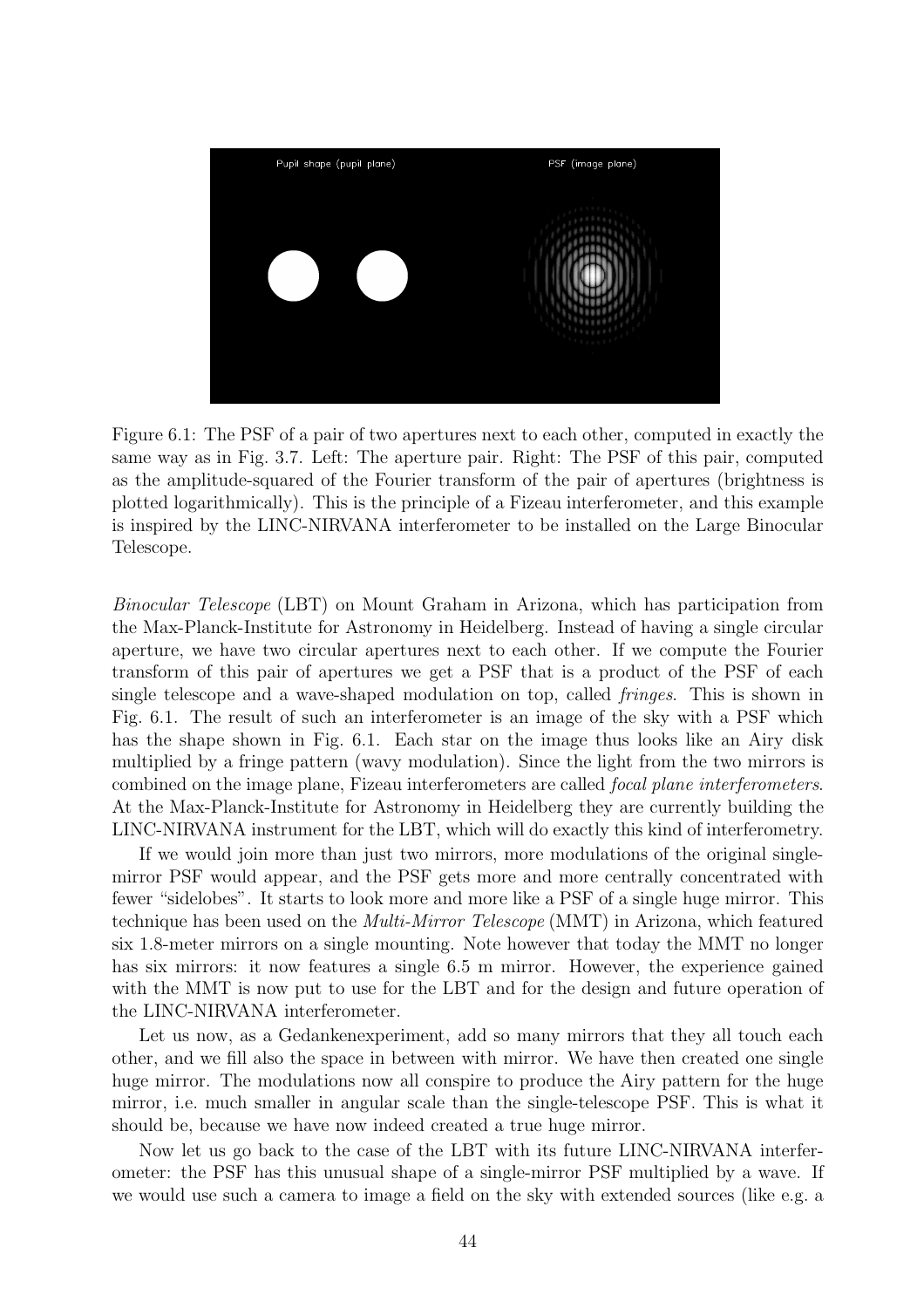galaxy or a spatially resolved image of a solar system planet), then we would still get image degradation (smearing) over a typical scale of the original single-mirror PSF, though with a central peak. It seems that we have gained only partially in terms of angular resolution. The solution lies in the following:

- 1. Make multiple images over one night, to allow the field-rotation caused by the Earth's rotation to rotate the baseline of the LBT over your object so that the wavy modulation (fringe pattern) occurs in different directions for each image.
- 2. Use computer software to "deconvolve" the combined set of images into a single high spatial resolution image. The trick here is to ask the computer to find the image which, when convolved with each of the PSFs of each of the observed images, yields the best match to the actual observed images<sup>1</sup>.

Fizeau interferometers are particularly useful for cases where the telescope mirrors are close together. This is because in that way a relatively large part of the hypothetical huge mirror is accounted for by the real mirrors. The PSF fringes are, in this case, just a factor of two or three times as narrow as the single-mirror PSF, which helps the computer software very much to find the high-resolution image. If one would use Fizeau interferometry for mirrors that are very far away from each other (measured in units of the mirror size), then each single-mirror PSF would be modulated by a very fine fringe pattern. While this formally yields an angular resolution of a single fringe bump, it contains too little information for computer software to "deconvolve" the image to the sharpness of the single fringe bumps. This is not surprising since the two mirrors, even when accounting for field rotation, would cover only a fraction of the surface area of the hypothetical huge mirror. One can thus not reasonably expect to be able to create images anywhere near what one would obtain with the huge mirror.

The solution would lie in using many such mirrors, each subjective to field rotation. In fact, this is what is done in radio interferometry and in many areas of infrared interferometery. However, the above computer technique to retrieve the high-resolution image would then quickly become impractical: one would have to work with thousands of images, and the methods becomes prohibitively slow. Instead, for such cases one resorts to different techniques. But to understand those, we will have to have a closer look at the concept of coherence.

#### 6.2 Coherence in time

In reality astrophysical radiation rarely behaves as a perfect monochromatic wave front. With the exception of laser/maser emission, most astrophysical emission is *incoherent*: radiation emitted at one location does not care about radiation that has been emitted at another location. Yet, the fact that light behaves as a wave shows that even if astrophysical radiation is largely incoherent, some degree of coherence must automatically arise.

Let us do a simple thought experiment which is not mathematically strict, but illustrative. Consider a long tube of hot gas. At the leftmost end an atom emits radiation through the tube. This radiation is a wave, the electric field of which we denote by  $E_1(x,t)$ . In this

<sup>&</sup>lt;sup>1</sup>A nice paper describing such computer methods to be used for LINC-NIRVANA is: Bertero & Boccacci (2000) A&A Suppl. 144, 181.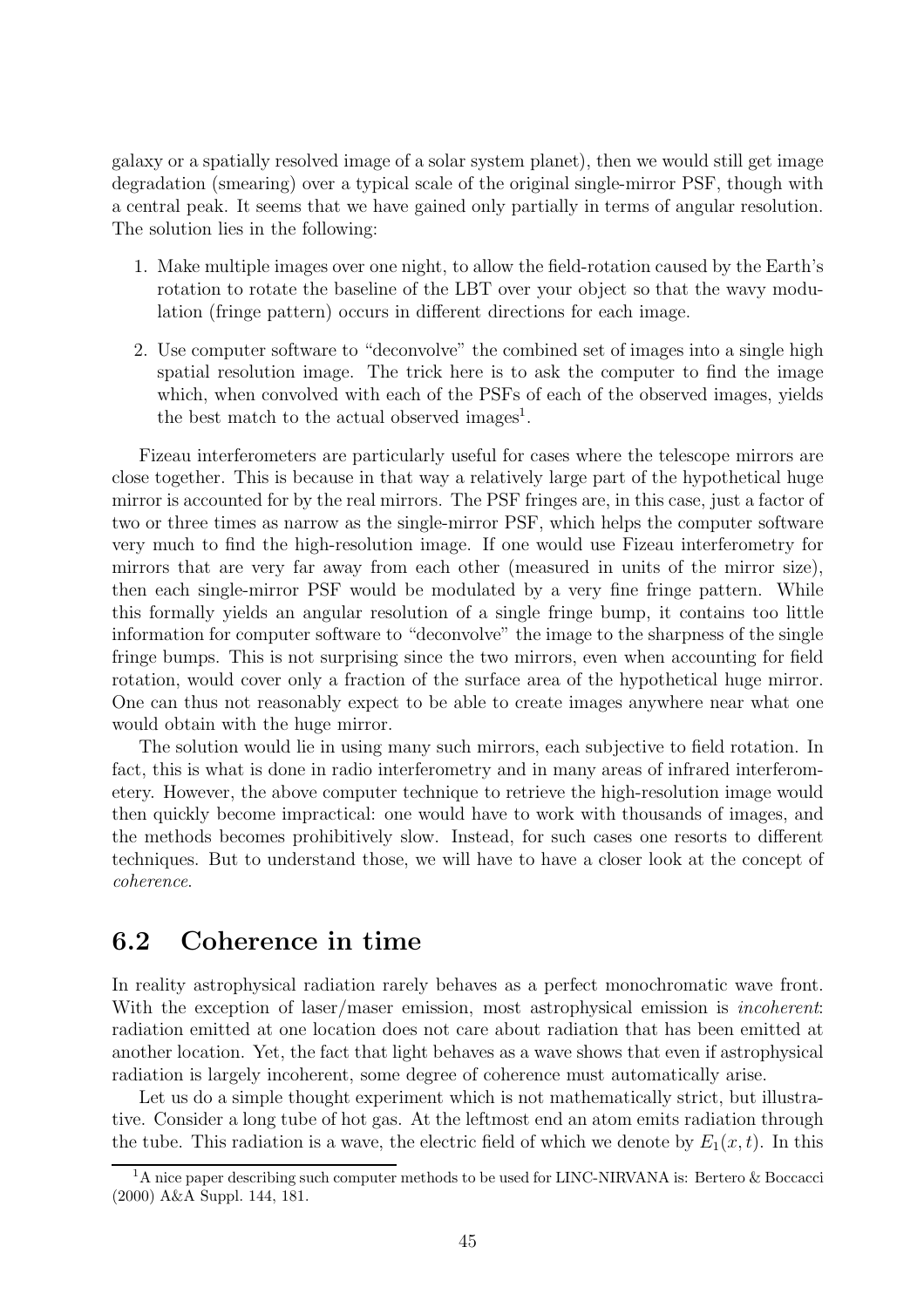analysis we ignore the vector character of the electromagnetic field: we assume that it is perpendicular to the direction of propagation ( $\vec{Ek} = 0$ , where  $\vec{k}$  is the wave vector), and we focus on just one of the two polarization components. Next to it another atom emits radiation, given by  $E_2(x, t)$ , and next to that  $E_3(x, t)$  etc., until we reach atom N, the final atom, which emits  $E_N(x, t)$ . We assume that all these radiation sources emit radiation of the same amplitude  $A$ , but mutually non-coherent, so therefore all these waves have completely arbitrary phase compared to each other. In the complex plane this means we add N vectors of equal length but arbitrary direction. Assume now also that over a long time the phases of all these emitting particles gradually shift randomly, so that the sum vector assumes various incarnations of the sum of N randomly oriented vectors of length A. According to standard statistics we know then that the average length of the resulting vector  $\sqrt{\langle E^*E \rangle} = \sqrt{N}A$ . The intensity  $I = \langle E^*E \rangle = NA^2$ . The intesity therefore scales *linearly* with N, precisely what one would expect for incoherent emitters, and precisely what one would expect for the particle-description of radiation: Each atom emits its own photons, not caring about any other photons around; the photon chain obeys Poisson statistics<sup>2</sup>. This is an example of how incoherent radiation still produces a wave which, in itself, has some degree of coherence.

The above thought experiment only works, however, if the phases of the emitting particles gradually drift, so that on average we get the  $\sqrt{N}$  behavior of the resulting radiation. The question is: for how long will a wave keep its phase? In other words: what is the distance along a wave for which one can assume phase stability? To study this, let us introduce the *autocovariance*  $\Gamma(\tau)$  of the wave, as measured at a given location for time τ :

$$
\Gamma(\tau) \equiv \langle E^*(t)E(t+\tau) \rangle \equiv \frac{1}{T} \int_0^T E^*(t)E(t+\tau)dt \tag{6.1}
$$

where t is time and T is sufficiently large that it can be considered "semi-infinite", i.e. a long time compared to one wave period. For visible light a measurement of one second already amounts to about  $10^{15}$  wave periods – "infinitely many" for most practical purposes. The flux F in units of erg cm<sup>-2</sup>s<sup>-1</sup>, for the case of a (nearly) plane wave, is then

$$
F = \frac{c}{4\pi} \langle E^*(t)E(t) \rangle = \frac{c}{4\pi} \Gamma(0)
$$
\n(6.2)

This is a real quantity, because  $\Gamma(0)$  has no imaginary component. However,  $\Gamma(\tau)$  is in general a complex quantity. Define the *autocorrelation*  $R(\tau)$  as

$$
R(\tau) = \frac{\Gamma(\tau)}{\Gamma(0)}\tag{6.3}
$$

Its amplitude tells how much the signal stays correlated over a time span of  $\tau$ , i.e. how much "phase memory" the signal has over that time span. The autocorrelation function therefore allows us to define a typical coherence time  $\tau_c$  for which  $|R(\tau < \tau_c)| \geq 1/e$ .

Now coming back to our original question: What is the value of this coherence time? Interestingly, the answer lies as much in the technique of observation as it does in the process of emission. This is because the minimal coherence time is inversely proportional

 ${}^{2}$ Keep in mind, however, that this example breaks down if the medium becomes optically thick, since then stimulated emission becomes important even if no masering occurs.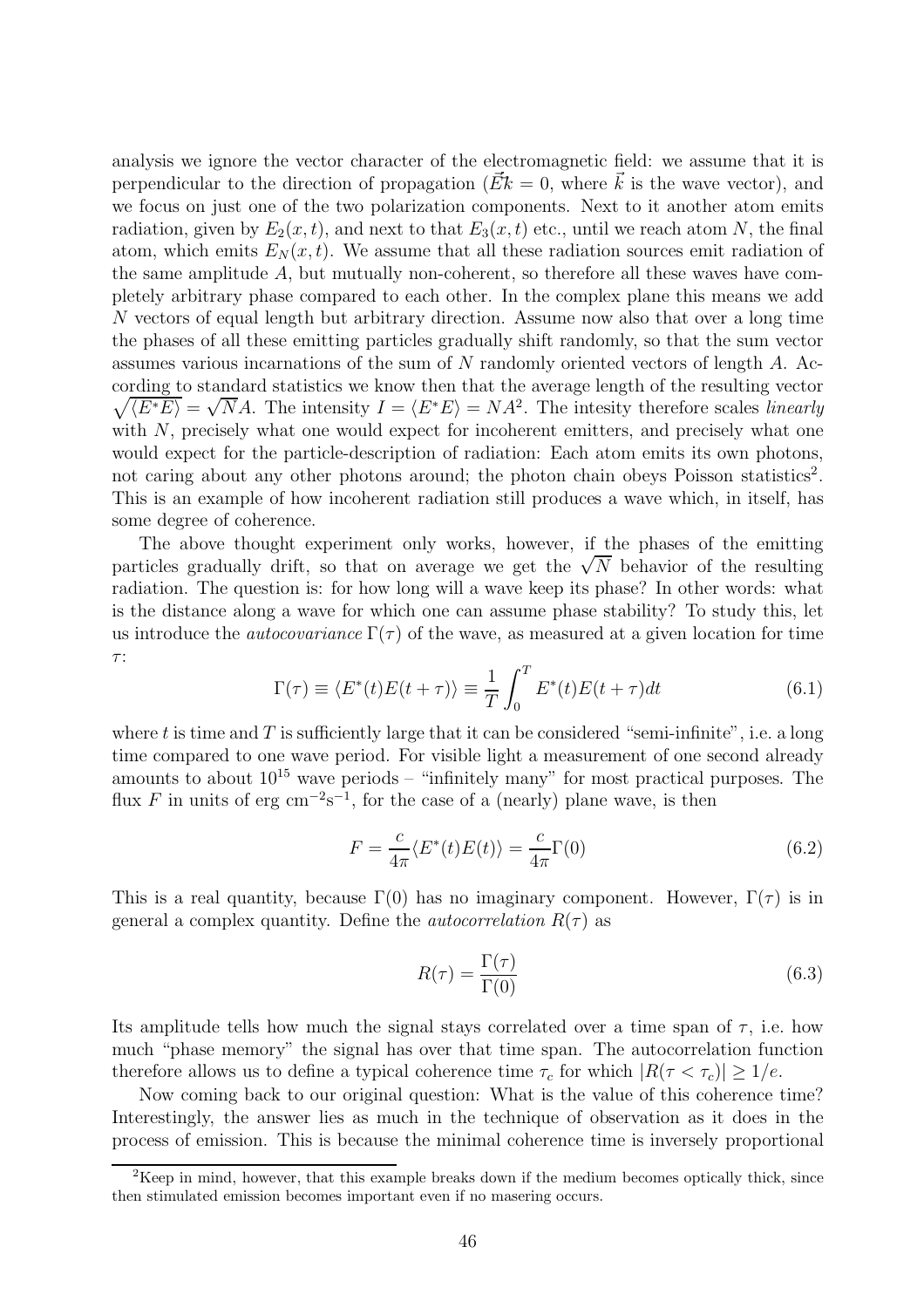to the wavelength bandwidth at which we observe our astronomical signal. And for an emission line it is also inversely proportional to the line width.

To see this, let us start with the utopic case of a perfectly monochromatic wave. In such a case the phase memory is by definition perfect, and the amplitude of the autocorrelation function  $R(\tau)$  is 1 for all values of  $\tau$ . This is because the Fourier transform of a delta function is a perfect wave. However, if we would modify the wave slightly by introducing a gradual loss of phase memory over the coherence time scale  $\tau_c$ , the Fourier transform is no longer a perfect delta-function. It will be a slightly broadened peak with a width:

$$
\Delta \nu \simeq \frac{1}{\tau_c}.\tag{6.4}
$$

In other words: a certain degree of incoherence is automatically related to a certain degree of non-monochromaticness. By using a narrow wavelength filter in our telescope detector we automatically increase the minimal coherence time. However, if we measure an emission line which is narrower than our filter, then the actual coherence time is longer than that set by our filter: it is set by the line width.

#### 6.3 Coherence in time and space

Let us now generalize the notion of coherence to time *and* space. Consider two spatial locations  $\vec{r}_1$  and  $\vec{r}_2$  where we measure the radiation field. We can now define the quantity

$$
\Gamma_{12}(\tau) \equiv \langle E_1^*(t)E_2(t+\tau) \rangle \tag{6.5}
$$

where  $E_1$  is a shorthand for  $E(\vec{r}_1)$ . Let us further define

$$
R_{12}(\tau) = \frac{\Gamma_{12}(\tau)}{\sqrt{\Gamma_{11}(0)\Gamma_{22}(0)}}\tag{6.6}
$$

If  $\vec{r}_1$  and  $\vec{r}_2$  lie along the wave vector  $\vec{k}$  (i.e. along the propagation of the light), then the spatial coherence and the time coherence are in fact the same thing. Let is, in this particular case, write  $R_{12}(\tau)$  as  $R(l, \tau)$ . We then have

$$
|R(c\tau, 0)| = |R(0, \tau)| \tag{6.7}
$$

One can therefore, in this case, define the coherence length  $l_c$  directly from the coherence time  $\tau_c$ :  $l_c = c\tau_c$ .

However, if  $\vec{r}_1$  and  $\vec{r}_2$  are not along the  $\vec{k}$  vector, then things become more complicated and we need to visit the van Cittert-Zernike theorem.

## 6.4 Van Cittert - Zernike theorem

The van Cittert - Zernike theorem is named after Pieter Hendrik van Cittert (1889-?) and Frits Zernike (1888-1966). Zernike was a professor in Groningen, the Netherlands, and obtained the Nobel prize for physics in 1953 for the invention of the phase contrast microscope. In its simplified version we will focus on here, the van Cittert - Zernike theorem addresses the question of the degree of spatially coherence of emission from some object(s)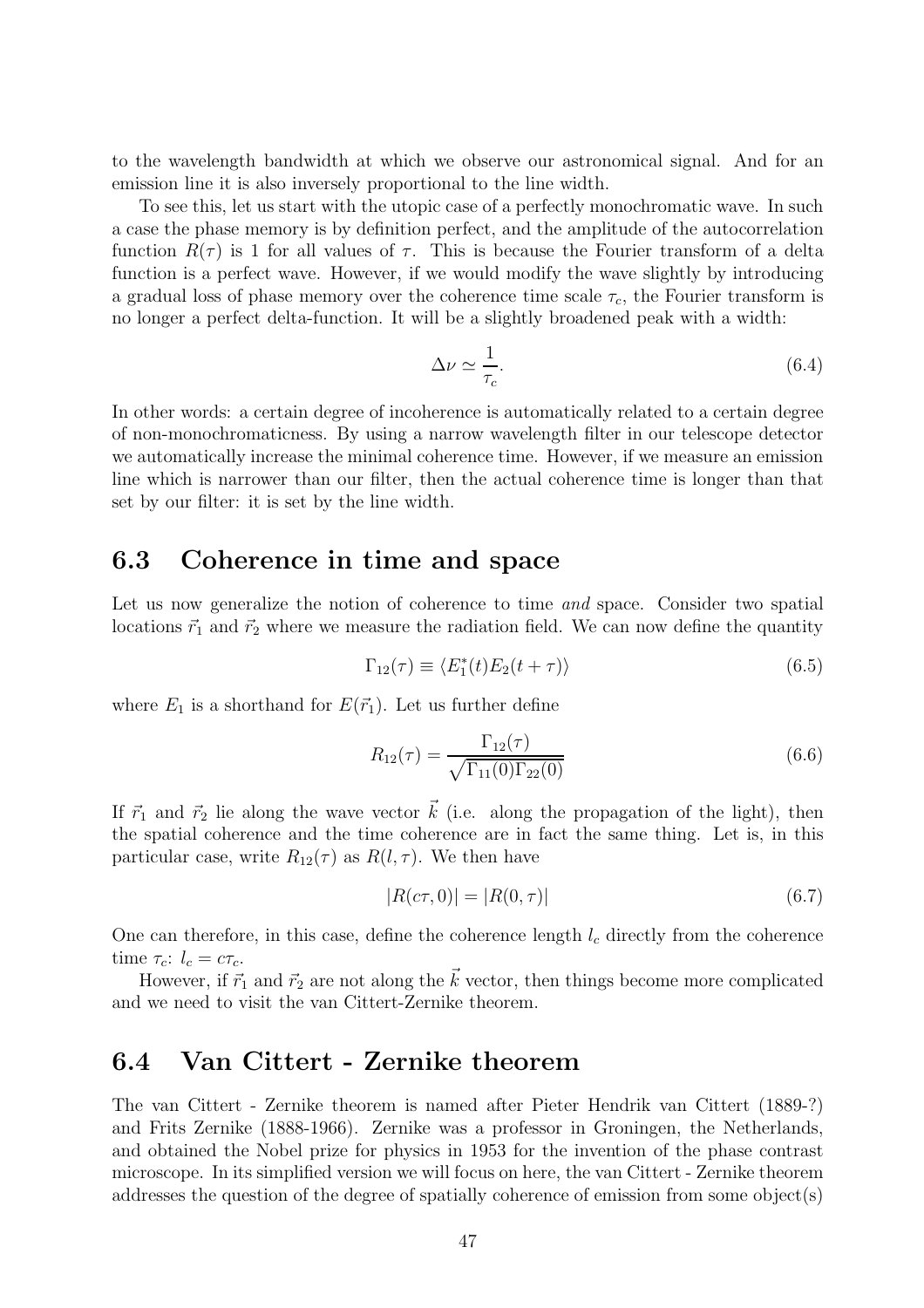

Figure 6.2: Pictograms used for the derivation of the van Cittert - Zernike theorem. Left: a source of a size smaller than the wavelength emitting pseudo-monochromatic radiation, which is detected at two positions on the screen: position 1 and 2. Right: same setup, but with the source moved away to very large distance so that the rays are effectively parallel.

on the sky impinging on a screen. The situation is pictographically shown in Fig. 6.2-left. In this pictogram a small area located at the point marked "a" emits radiation, which is received at locations "1" and "2". We assume that the size of the emitting region at "a" is roughly one wavelength of the emitted radiation. Later we will integrate over zillions of regions "a", but for now we just take a single emitting region. Let us write the distance between the source and point "1" as  $d_1$  and define  $d_2$  likewise. We assume that  $d_{1,2} \gg |\vec{r}_2 - \vec{r}_1|$ , so that for many (but not all!) purposes we can use the average distance  $d = (d_1 + d_2)/2.$ 

Let us now assume that the emitting region "a" emits perfectly monochromatic radiation at wavelength  $\nu$ . The electric field at the location "a" can then be written as

$$
E_a(t) = A_a e^{-2\pi i \nu t} \tag{6.8}
$$

where  $A_a$  is a complex number that does not change in time. The electric field emerging from this source falls off, as we know from electrodynamics theory, as  $|E| \sim 1/d$ , i.e. inversely proportional to the distance from "a". In addition, there is a phase lag between points "a" and "1" (or equivalently "2") because of the fact that light emitted at time  $t$ at point "a" will reach point "1" at time  $t + d_1/c$ . The electric field at point "1" can thus be written as

$$
E_1(t) \simeq \frac{\sqrt{\Delta S_a}}{d} A_a \exp\left[-2\pi i\nu\left(t - \frac{d_1}{c}\right)\right]
$$
 (6.9)

and likewise for  $E_2(t)$ . Here  $\Delta S_a$  is the surface area of the emitting region at "a". We used  $d_1 \simeq d$  in the denominator of the above expression, but in the exponent we kept  $d_1$ . But why did we use the square-root of  $\Delta S_a$ ? This is because when we later integrate over many emitting regions, we must account for the fact that these emitting regions are mutually non-coherent. Analogous to the description in Section 6.2, when we add the emission of N non-coherent regions, we get – on average – an electric field amplitude of  $\sqrt{N}$  times that of a single region. The field in Eq. (6.9) therefore scales with  $\sqrt{\Delta S_a}$ .

Our purpose was to study the spatial coherence between points "1" and "2", so let us compute

$$
\langle E_1^*(t)E_2(t) \rangle = \frac{1}{T} \int_0^T \frac{\Delta S_a}{d^2} A_a^* A_a \exp\left[2\pi i \nu \left(\frac{d_2 - d_1}{c}\right)\right] dt \tag{6.10}
$$

$$
= \frac{\Delta S_a}{d^2} A_a^* A_a \exp\left[2\pi i\nu\left(\frac{d_2 - d_1}{c}\right)\right]
$$
(6.11)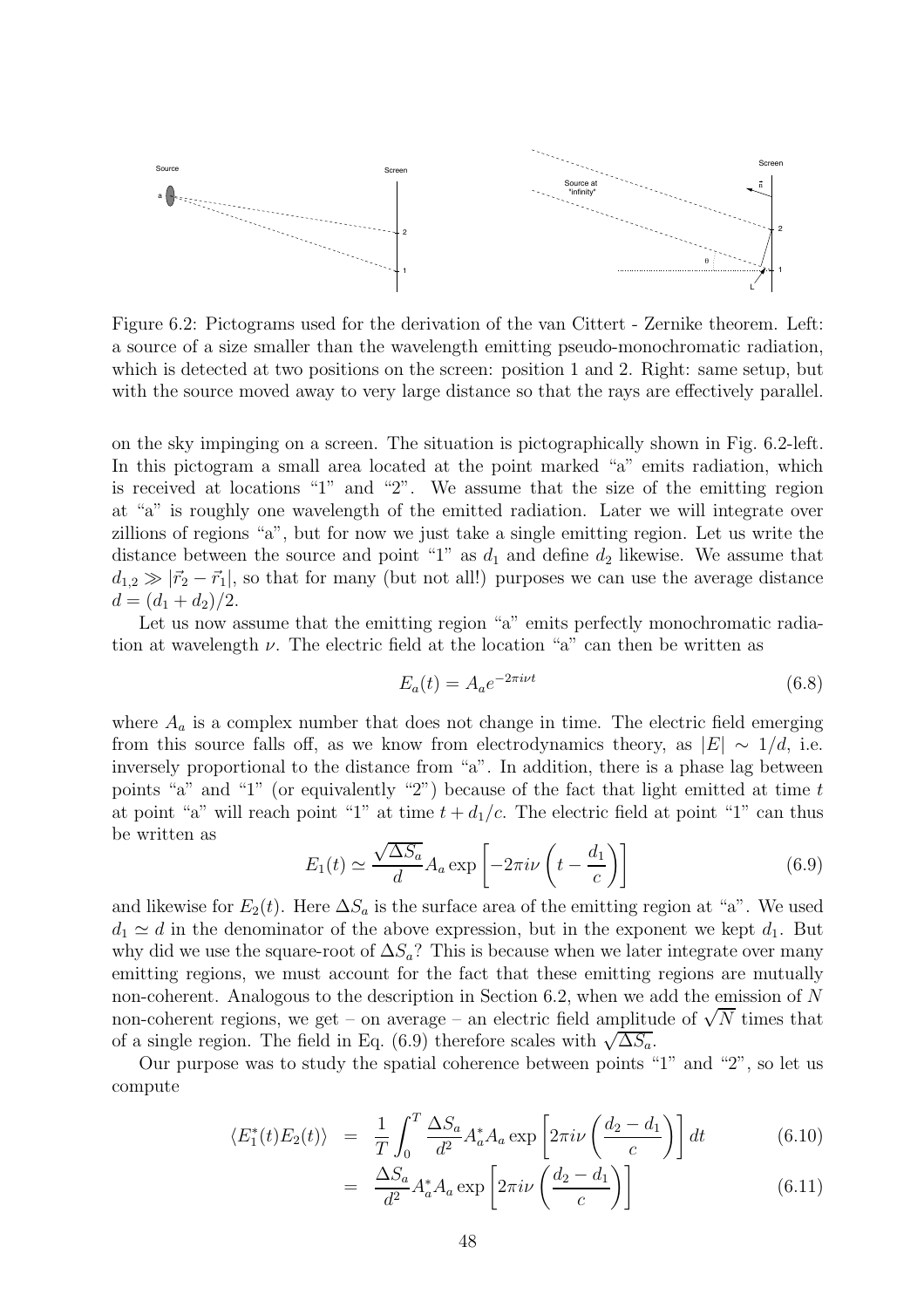For the special case of  $\vec{r}_2 = \vec{r}_1$  we obtain the flux emerging from this emitting region and measured at the screen:

$$
F = \frac{c}{4\pi} \langle E_1^*(t) E_1(t) \rangle = \frac{c}{4\pi} \frac{\Delta S_a}{d^2} A_a^* A_a \tag{6.12}
$$

But if  $\vec{r}_1 \neq \vec{r}_2$  we must find a useful expression for the distance difference  $d_2 - d_1$ . For this, let us remind ourselves that  $d_{1,2} \gg |\vec{r}_2 - \vec{r}_1|$ , so that the two rays are essentially parallel, as shown in Fig. 6.2-right. The quantity L shown in the figure is the value of  $d_2 - d_1$  that we need. It is given by  $L = d_1 - d_2 = |\vec{r}_2 - \vec{r}_1| \sin \theta$ , where  $\theta$  is the angle toward the source, measured from the normal of the screen (see figure). We can write this more practically using vector notation. The vector  $\vec{n}$  shown in the figure is a unit vector pointing toward the source. We then have

$$
d_1 - d_2 = \vec{n} \cdot (\vec{r}_2 - \vec{r}_1) \tag{6.13}
$$

so that we can write the coherence as

$$
\langle E_1^*(t)E_2(t)\rangle = \frac{\Delta S_a}{d^2} A_a^* A_a \exp\left[-2\pi i\nu\left(\frac{\vec{n}\cdot(\vec{r}_2 - \vec{r}_1)}{c}\right)\right]
$$
(6.14)

The inner products are taken in 3-D. But if the screen is purely 2-D, we can cast this inner product into a 2-D version. Let us take the z-axis to be *perpendicular* to the screen. If we define  $\vec{r} \equiv \vec{r}_2 - \vec{r}_1$  we thus have

$$
\vec{n} \cdot (\vec{r}_2 - \vec{r}_1) \equiv \vec{n} \cdot \vec{r} = n_x r_x + n_y r_y \tag{6.15}
$$

because  $r_z = 0$  as  $\vec{r}$  lies in the plane of the screen. We can now interpret  $(n_x, n_y)$  as a 2-D vector describing the angular position of our emitting object on the sky and  $(r_x, r_y)$  as a 2-D baseline on the screen. We obtain

$$
\langle E_1^*(t)E_2(t)\rangle = \frac{\Delta S_a}{d^2} A_a^* A_a \exp\left[-2\pi i\nu \left(\frac{n_x r_x + n_y r_y}{c}\right)\right]
$$
(6.16)

This is, for the case of a single emitting area "a", our final result for the moment. It shows that the radiation fields between points "1" and "2" on the screen are perfectly correlated, but have a phase shift of

$$
\delta\phi(r_x, r_y) = \nu \frac{n_x r_x + n_y r_y}{c} \tag{6.17}
$$

So far this is not really surprising, as it is what one would expect from a plane-parallel wave impinging on the screen at an orientation  $\vec{n}$ .

But now let us integrate this result over an entire region on the sky, i.e. a continuous series of regions "a". To do this, we have to relate steps in  $n_x$  and  $n_y$  to the surface area  $\Delta S$ :

$$
dS_a = d^2 dn_x dn_y \tag{6.18}
$$

We thus get

$$
\langle E_1^*(t)E_2(t)\rangle = \int A^*(n_x, n_y)A(n_x, n_y) \exp\left[-2\pi i\nu\left(\frac{n_x n_x + n_y n_y}{c}\right)\right]dn_x dn_y \tag{6.19}
$$

where  $A(n_x, n_y)$  now depends on  $n_x$  and  $n_y$ , as we now integrate over different regions on the sky. Looking carefully at the above equation you may notice that this is in fact a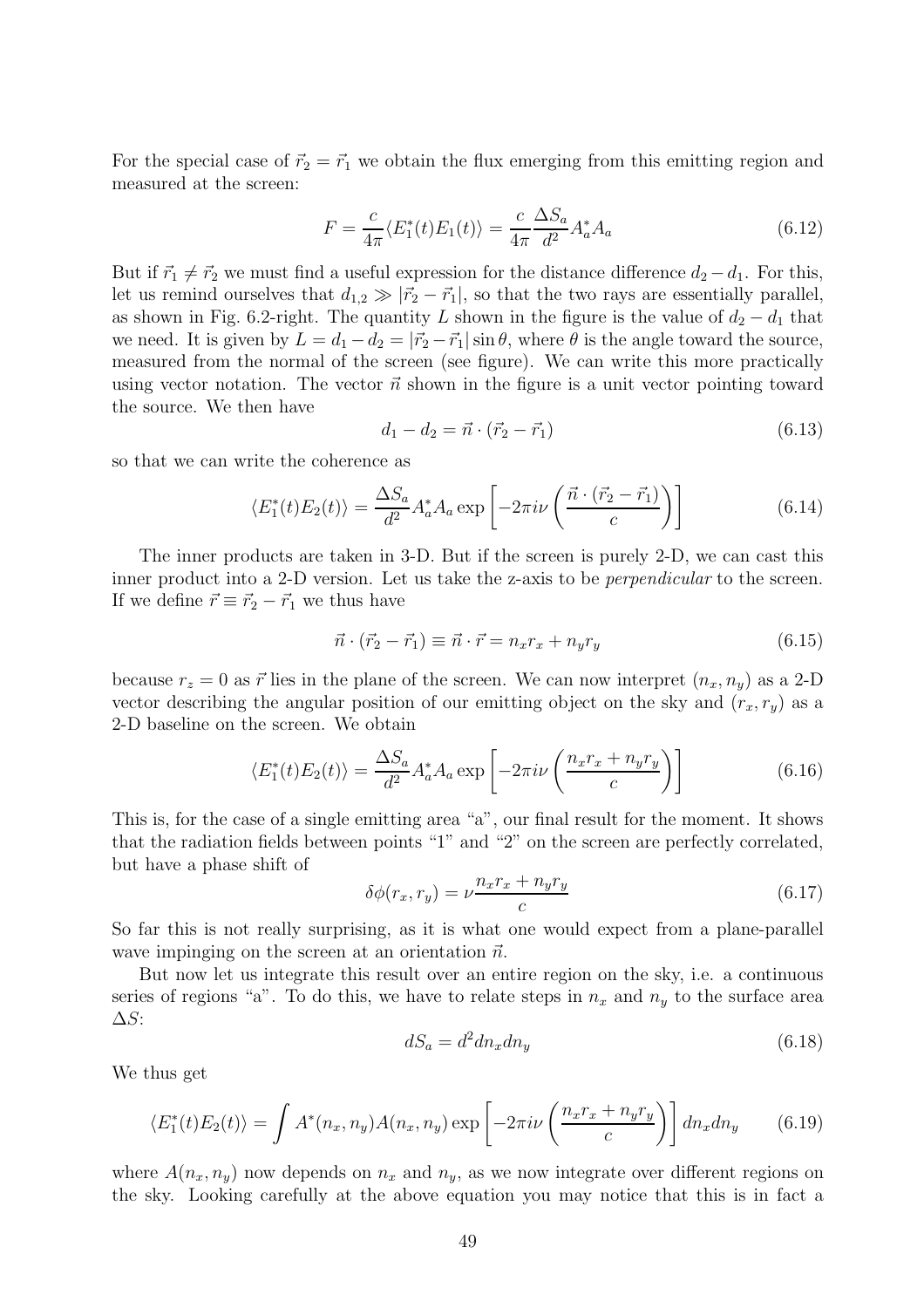2-D Fourier integral with  $r_x/\lambda$  and  $r_y/\lambda$  as the wave numbers in x and y direction (with  $\lambda = c/\nu$ ). The integrand that is Fourier transformed is  $A^*(n_x, n_y)A(n_x, n_y)$ , which is in fact the *intensity*  $I(n_x, n_y)$ . The correlation between points "1" and "2" is therefore the Fourier transform of the image on the sky. This is the van Cittert - Zernike theorem, and stands at the basis of interferometry.

#### 6.5 Delay lines and the  $uv$ -plane

To reconstruct the image on the sky from interferometry measurements we must, according to the van Cittert - Zernike theorem, measure the correlation of the electric field between between as many pairs of points in the "pupil plane" as possible. With "pupil plane" is meant the plane parallel to the wave front of the object we wish to observe. In Fig. 6.3 this is indicated with the dotted line. However, in practice our telescopes are usually not located in the same plane, except for the LBT where both mirrors are on the same mounting. One can solve this problem by effectively delaying the signal received by the telescope closest to the source (the right one in Fig. 6.3) in a delay line. For optical interferometers this is simply a tunnel with mirrors where the light is diverted into, such that the path length of the light from both telescopes to the instrument (correlator) is equal. Since the Earth is rotating and thus the relative projected distance between the telescopes (called the projected baseline) changes accordingly, the length of the required delay path in the delay line must be continuously adapted. At the VLT this is done with mirrors mounted onto a "train" that moves steadily along a rails at a very precisely tuned velocity. This must be a very high-precision device, since the delay path must be accurate to within 1  $\mu$ m over projected baselines of up to 200 m!

If we have N telescopes, then we need  $N-1$  delay lines to bring them all effectively into the same pupil plane.

One may ask: why do we have to shift all telescopes into the same pupil plane? If we have a perfect plane wave hitting our telescopes, we would have interference also if the telescopes are several periods of the wave out of phase. A perfect plane wave always interferes with itself since  $\sin(\phi) = \sin(\phi + 2\pi n)$ , even if  $n = 100000$  or more. The answer is related to the coherence length. As we saw in Section 6.2, if you measurement is done in a finite-width wavelength band, then there is a finite coherence time  $\tau_c$ , corresponding to a finite coherence length along the direction of propagation  $l_c = c\tau_c$ . If two telescopes are not brought to withing a distance  $l_c$  from their mutual pupil plane, then the signals of the two telescopes become decoherent, and interferometry is not possible. Taking too narrow a band would mean that you receive a very weak signal, which could kill your interferometry attempt. But the broader your band, the smaller  $l_c$  becomes and the closer you have to bring the two telescopes into their common projected plane.

Let us now define a common pupil plane for all  $N$  telescopes. The precise position of this plane along the pointing direction (the direction perpendicular to the plane) is not important (and in fact does not affect our measurements), so we just choose one.

Now define a coordinate system in this plane:  $(x', y')$ . Again, the precise location of their zero-points are not important. We now want to measure  $\langle E_1^*(t)E_2(t)\rangle$  in the entire pupil plane, and thus obtain a two-dimensional function

$$
Corr_E(x'_1, y'_1, x'_2, y'_2) = \langle E_1^*(t)E_2(t) \rangle \tag{6.20}
$$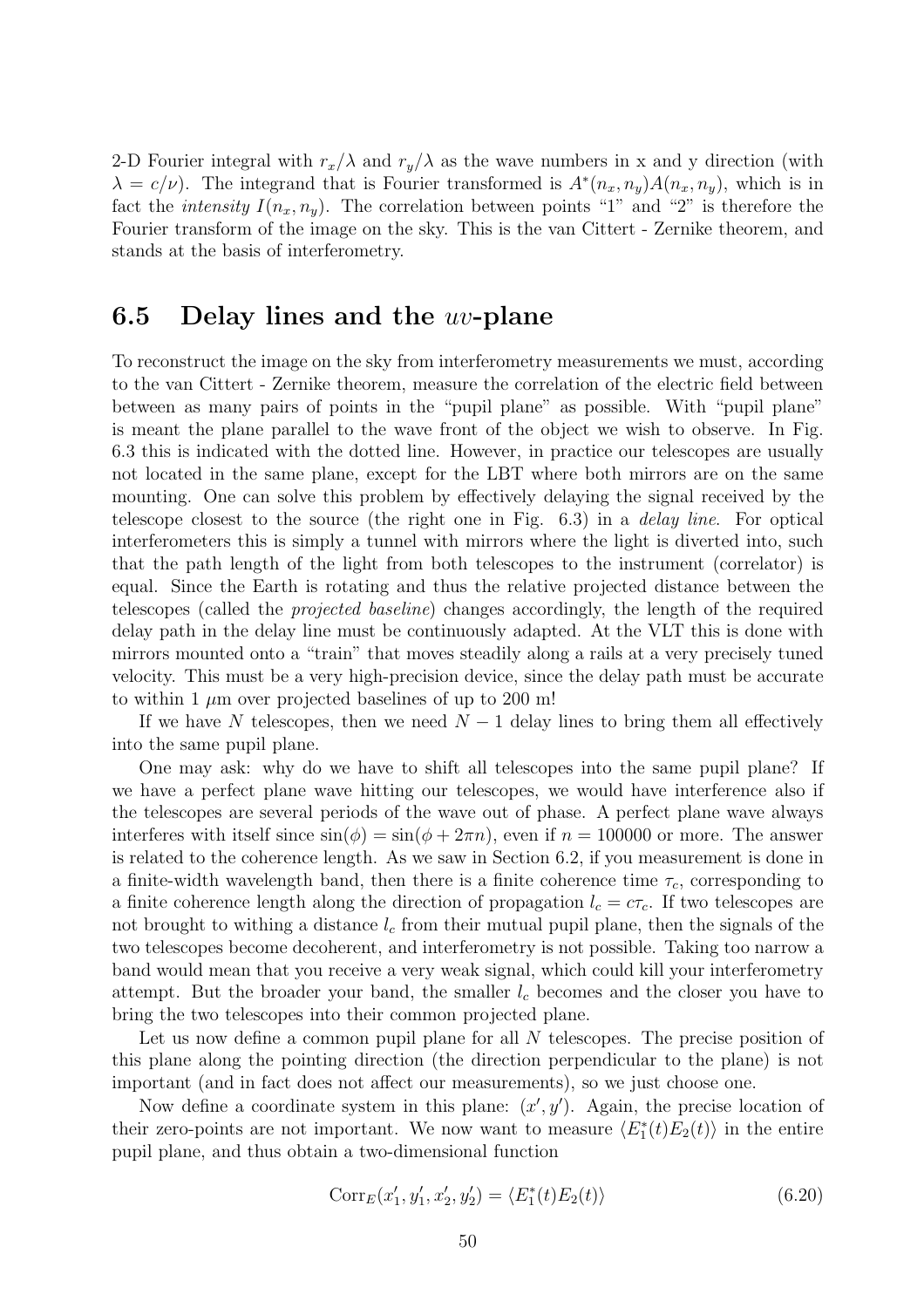

Figure 6.3: Principle of an interferometer with delay lines to effectively "shift" the telescopes into a common "pupil plane". In this example the right telescope is, by the delay line, effectively shifted back to the dotted plane.

Since  $\langle E_1^*(t)E_2(t)\rangle$  will depend not on the absolute positions of our telescopes, but only on the relative positions  $x'_{12} = x'_2 - x'_1$  and  $y'_{12} = y'_2 - y'_1$ :

$$
Corr_E(x'_{12}, y'_{12}) = \langle E_1^*(t)E_2(t) \rangle \tag{6.21}
$$

It will turn out to be more convenient to measure these coordinates in units of the wavelength:

$$
u := \frac{x_2' - x_1'}{\lambda}
$$
 and  $v := \frac{y_2' - y_1'}{\lambda}$  (6.22)

This is what is called the *uv-plane*. It is actually nothing else than the pupil plane, scaled such that one wavelength corresponds to unity.

If we want to be able to reconstruct an image of an object on the sky, then we must measure

$$
Corr_E(u, v) = \langle E_1^*(t)E_2(t) \rangle \tag{6.23}
$$

at as many  $(u, v)$  points as possible. In other words, we must have a good *uv-coverage*.

If we have N telescopes measuring simultaneously, then we have  $N(N-1)/2$  independent baselines. Note that the projected baseline corresponding to  $(u, v)$  is the same as the one corresponding to  $(-u, -v)$ . Now, the *projected* baseline on the sky changes with time, because the Earth rotates. This means that each baseline describes an elliptic curve in the uv-plane, and therefore you get multiple  $(u, v)$ -points (multiple projected baselines) for a single two-telescope baseline on the ground. If you measure over a substantial part of the night, you therefore get a much better uv-coverage as when you do a single short measurement.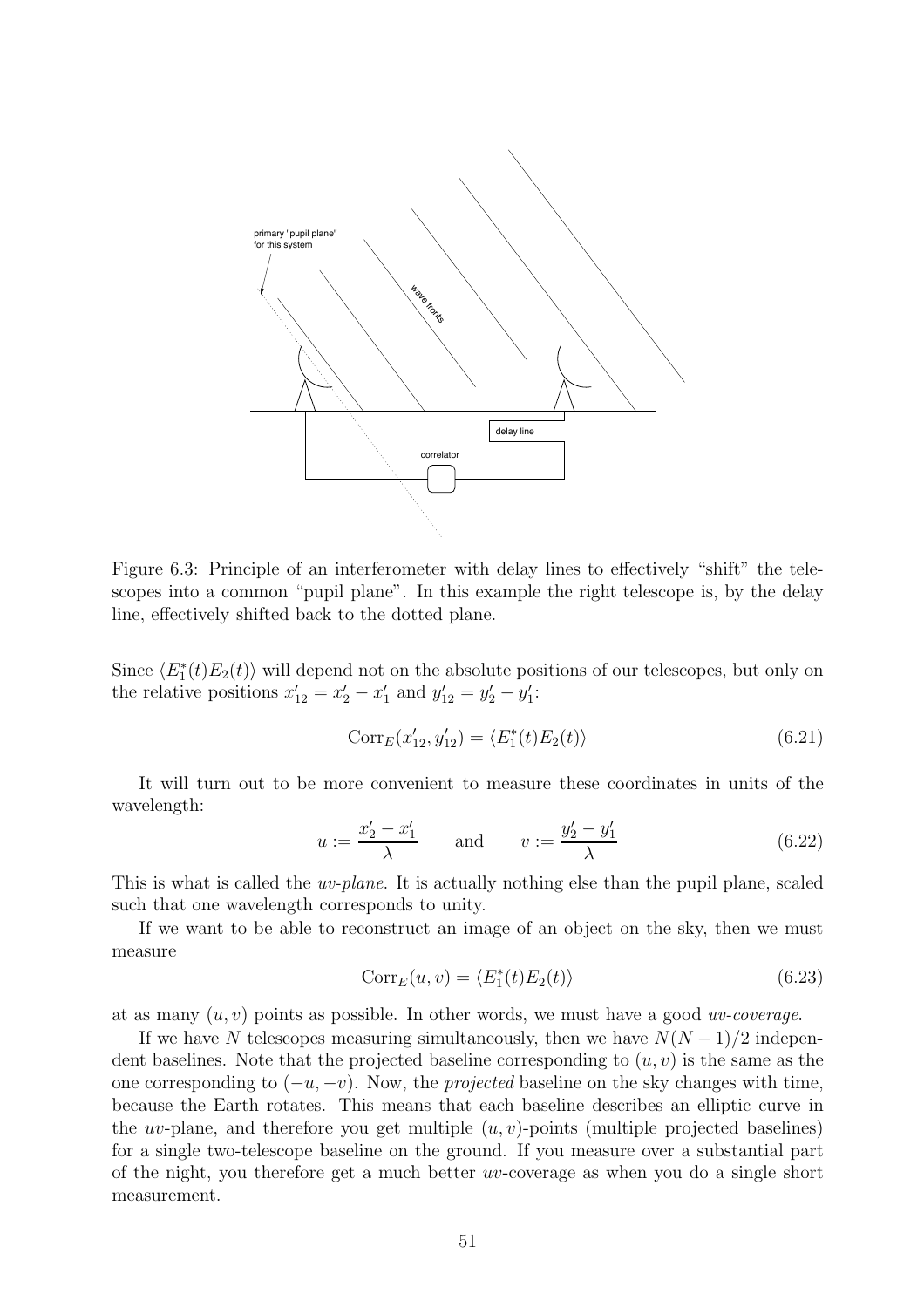Ideally we must cover the uv-plane perfectly, but this is never possible. We will discuss how to make sense out of measurements with imperfect uv-coverage in Section 6.9. But let us first have a look at how to measure  $\langle E_1^*(t)E_2(t) \rangle$  in the first place.

# 6.6 Measuring "fringes": The "visibility" of an interferometric signal

Once we have, using delay lines, effectively shifted a pair of telescopes into their common pupil plane, we can try to measure the correlation of their signals. While in optical interferometry each telescope receives a full image, in radio interferometry a telescope typically receives just a single analog signal (i.e. one single "pixel"). Let us, in this section and the next, focus on the case where we are dealing just with a single pixel and we have to measure the correlation between these signals, as they are received by two or more telescopes.

Strictly speaking we could record the exact wave pattern of  $E_1(t)$  and  $E_2(t)$ , where 1 and 2 stand for telescope 1 and telescope 2, and  $t$  is such that they are measured in the same pupil plane (i.e. with delay included). Having both signals, we could then calculate  $\langle E_1^* E_2 \rangle$  directly using Eq. (B.38) with  $\tau = 0$ . If we would do this (which is impractical, and for optical interferometry even physically impossible), then we would have at any given time t absolute phase information: we know the exact value of  $E_1$  and  $E_2$  at time t. This information is, however, useless, because with time the phase changes rapidly (it changes  $2\pi$  for each time interval  $\Delta t = 1/\nu$ . We are more interested in the *relative phase* between the two telescopes. This gives information about the exact position of a source on the sky. In fact, this is exactly one of the two pieces of information in the complex number  $\langle E_1^*E_2 \rangle$ : writing this as  $Ae^{i\phi}$  the  $\phi$  is this relative phase. If one can measure this, then one can do astrometry at ultra-high precision.

In practice one never records the precise wave functions  $E_1(t)$  and  $E_2(t)$ . One uses other techniques. One often used technique (in particular in radio interferometry, but also in infrared interferometry sometimes) is the technique of heterodyne interferometry, which we will deal with in Section 6.11. But to understand the principles of *long-baseline* interferometry (here defined as interferometry with telescopes that are not on the same mounting), we keep it a bit more simple for the moment.

The simplest way to measure the correlation between the two signals is to simply let them interfere: We redirect both signals onto a single device that measures the square amplitude of the sum of the signals:

$$
S_{12} = \langle [E_1^*(t) + E_2^*(t)][E_1(t) + E_2(t)] \rangle \tag{6.24}
$$

This is what you would get in optical interferometry if you simply let the two signals interfere on a CCD camera: you measure the intensity of the signal, i.e. the amplitudesquared of the sum of the signals. It is also what you get if you measure the energy output of two electric signals from two radio telescopes linked together. We can measure such a signal with standard technology (e.g. a CCD for optical interferometry). Note that Eq. 6.24 can be regarded as the spatial structure function of  $E(x', y', t)$  where  $(x', y')$  are the two spatial coordinates in the pupil plane, and  $E_1(t) \equiv E(x'_1, y'_1, t)$  and  $E_2(t) \equiv E(x'_2, y'_2, t)$ .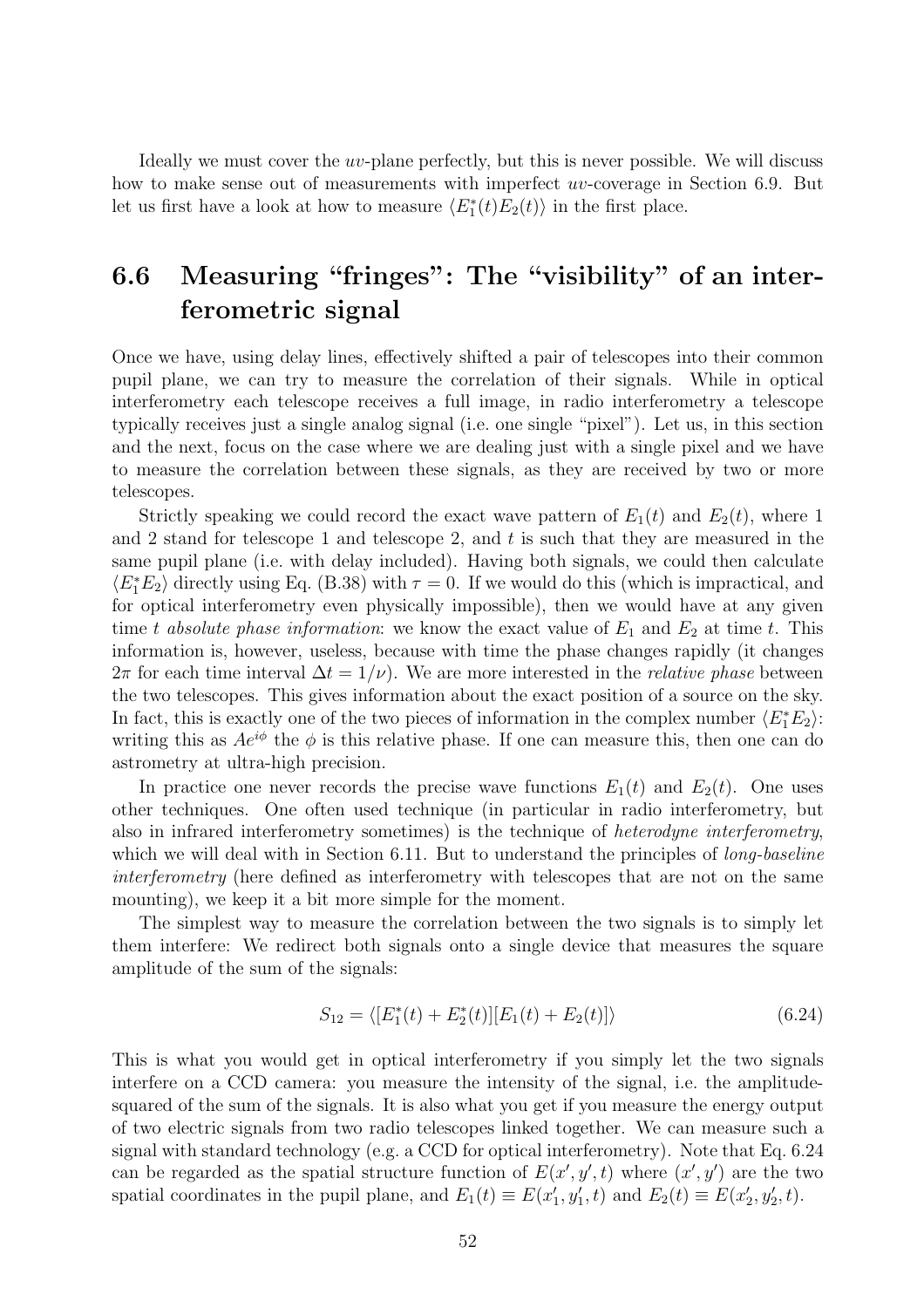To get from the measured quantity  $S_{12}$  to the desired quantity  $\langle E_1^*E_2 \rangle$ , we write:

$$
S_{12} = \langle [E_1^*(t) + E_2^*(t)][E_1(t) + E_2(t)] \rangle
$$
  
=  $\langle E_1^*(t)E_1(t) \rangle + \langle E_2^*(t)E_2(t) \rangle + \langle E_1^*(t)E_2(t) \rangle + \langle E_2^*(t)E_1(t) \rangle$  (6.25)

The first two terms are simply the intensity of the object measured by each telescope:  $S_1 = \langle E_1^*(t)E_1(t) \rangle$ ,  $S_2 = \langle E_2^*(t)E_2(t) \rangle$ . If both telescopes have the same diameter, these are the same, and we simply write  $S = \langle E^*E \rangle$ . We can measure this quantity simply by shutting out one of the telescopes and measuring the signal, which is then  $S$ . Eq. 6.25 thus becomes

$$
S_{12} = 2S + \langle E_1^*(t)E_2(t) \rangle + \langle E_2^*(t)E_1(t) \rangle \tag{6.26}
$$

The last two terms are the correlation and its complex conjugate. This is the quantity we need. So if we evaluate  $S_{12} - 2S$  we obtain  $\langle E_1^*(t)E_2(t) \rangle + \langle E_2^*(t)E_1(t) \rangle$  which is nearly what we need. To obtain exactly what we need (the *complex number*  $\langle E_1^*(t)E_2(t) \rangle$ , not just its real part) we can write

$$
\langle E_1^*(t)E_2(t)\rangle =: A_{12}e^{i\phi_{12}}\tag{6.27}
$$

where  $A_{12}$  is a real number (the amplitude of the correlation) and  $\phi$  is the relative phase. We obtain

$$
\langle E_1^*(t)E_2(t)\rangle + \langle E_2^*(t)E_1(t)\rangle = 2A_{12}\cos(\phi_{12})
$$
\n(6.28)

We see that Eq. 6.26 becomes

$$
S_{12} = 2S + 2A_{12}\cos(\phi_{12})\tag{6.29}
$$

If the two signals are totally decoherent, then  $A_{12} = 0$ , and we measure  $S_{12} = 2S$ . If they are perfectly coherent (if we measure a point source on the sky), then  $A_{12} = S$ . In that case we measure  $S_{12} = 2S[1 + \cos(\phi_{12})]$ .

So how do we get from Eq. 6.29 to the complex number  $\langle E_1^*(t)E_2(t) \rangle$  that we need? This is a bit subtle. If we do a single measurement of  $S_{12}$  and S, then we have one real(!) equation (Eq. 6.29) for two real unknowns  $(A_{12}$  and  $\phi_{12})$ . So we do not have enough information to fully reconstruct the complex value of  $\langle E_1^*(t)E_2(t)\rangle$ .

To solve this impasse, we can do a trick: we slightly change the length of the delay line to induce an extra phase difference between the two telescopes. Let us call this artifically induced phase difference  $\delta\phi$ . If we scan over a few wavelength by changing  $\delta\phi$  smoothly, we will see that  $S_{12}(\delta\phi)$  will follow a cosine-like curve with an offset:

$$
S_{12}(\delta\phi) = 2S + 2A_{12}\cos(\phi_{12} + \delta\phi) \tag{6.30}
$$

From this so-called fringe pattern we can read off the offset (which should be, and will be exactly  $2S$ ) and the amplitude of the cosine, which is the value of  $2A_{12}$ . In formulae: we read off the maximum value of  $S_{12}(\delta\phi)$ , and call it  $S_{\text{max}}$ , and the minimum of  $S_{12}(\delta\phi)$ , and call it  $S_{\text{min}}$ , and we then have

$$
A_{12} = \frac{S_{\text{max}} - S_{\text{min}}}{4} \tag{6.31}
$$

Strictly speaking, we can now go back to the real pupil plane  $(\delta \phi = 0)$ , and then we obtain the relative phase  $\phi_{12}$  by solving

$$
\cos(\phi_{12}) = \frac{S_{12}/2 - S}{A_{12}}\tag{6.32}
$$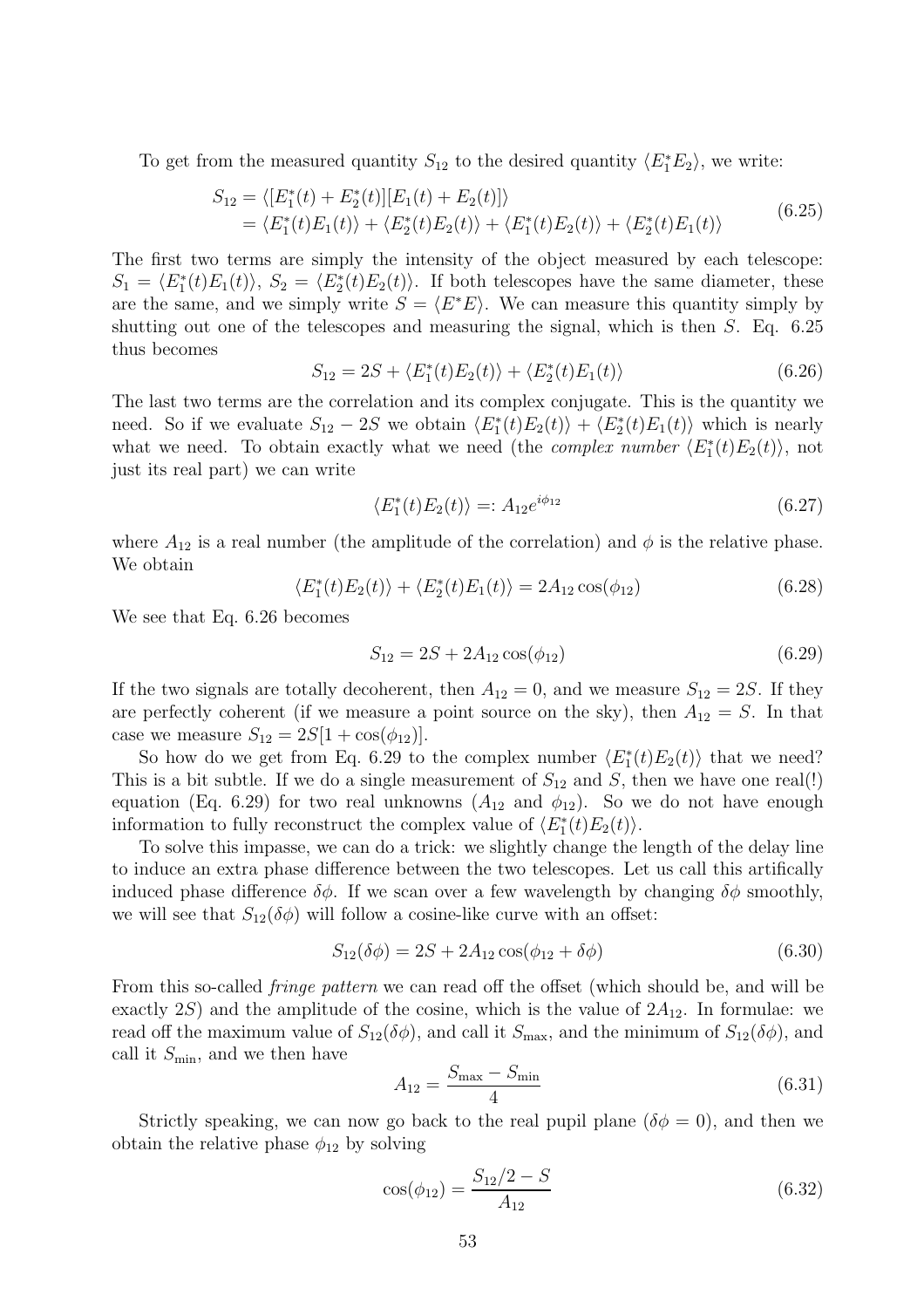For any given domain of length  $2\pi$  this has two solutions, but since we have, by varying  $\delta\phi$ , scanned the fringe pattern, we can figure out which of these two we must take. In this we we have, at least in principle, found the phase difference between telescopes 1 and 2. But in most practical circumstances this an extremely unreliable quantity. The reason is that it is hard to calibrate an interferometer so accurately that we can find the exact pupil plane, or in other words: to find the exact length of the delay line required to bring both telescopes exactly to a known projected distance from each other. Remember that for IR interferometry we would have to do this to within a fraction of a micron, while the telescopes have distances of up to 200 meters for the VLT! In principle this would be not impossible, but in practice this is very hard. But an even more dramatic problem is the turbulence of the atmosphere: as we have seen in Chapter 4, turbulence induces phase shifts. These will be different (and mutually uncorrelated) for the different telescopes, because the telescope separation is usually larger than the Fried length  $r_0$ .

In most circumstances one tries to find the pupil plane (i.e. find the right delay length) by making an initial good guess and then tuning it (i.e. moving  $\delta\phi_{12}$  over many, many wavelengths) until you find a fringe pattern. Once you found a fringe pattern, you know that you are within one coherence length from the pupil (see Section 6.3). That is usually the best you can do. Keeping this (unknown) distance from the pupil plane fixed can be done much more accurately. Special devices that continuously fine-tune the mirrors in the delay line (using piezo-electric element) are called fringe trackers.

In conclusion: what we have measured is  $A_{12}$ , but not  $\phi$ .

The quantity  $A_{12}$  is what is called the *correlated flux* and obeys

$$
0 \le A_{12} \le S \tag{6.33}
$$

One can thus split the flux S into a correlated part  $(A_{12})$  and an uncorrelated part  $(S-A_{12})$ . Professional interferometrists also often use what they call the *visibility*  $V_{12}$  (nevermind the confusing name), which is

$$
V_{12} = \frac{S_{\text{max}} - S_{\text{min}}}{4S} = \frac{A_{12}}{S}
$$
 (6.34)

(see Eq. 6.31). All these quantities can be directly measured in the manner described above.

Also often the *complex visibility* is used, which is defined as

$$
\mathcal{V}_{12} = \frac{\langle E_1^*(t)E_2(t) \rangle}{S} = \frac{A_{12}e^{i\phi_{12}}}{S}
$$
(6.35)

which is, as we now know, not directly measurable with the techniques in this section: Only its amplitude  $A_{12}$  is measurable. But it is nevertheless a very useful quantity, as we shall see in Section 6.8.

#### 6.7 Examples of visibility signals of simple objects

#### TO BE DONE

#### 6.8 The "Closure phase"

By comparing predicted visibilities of simple models with measured visibilities at different  $(u, v)$  we can already obtain some information about what the object on the sky looks like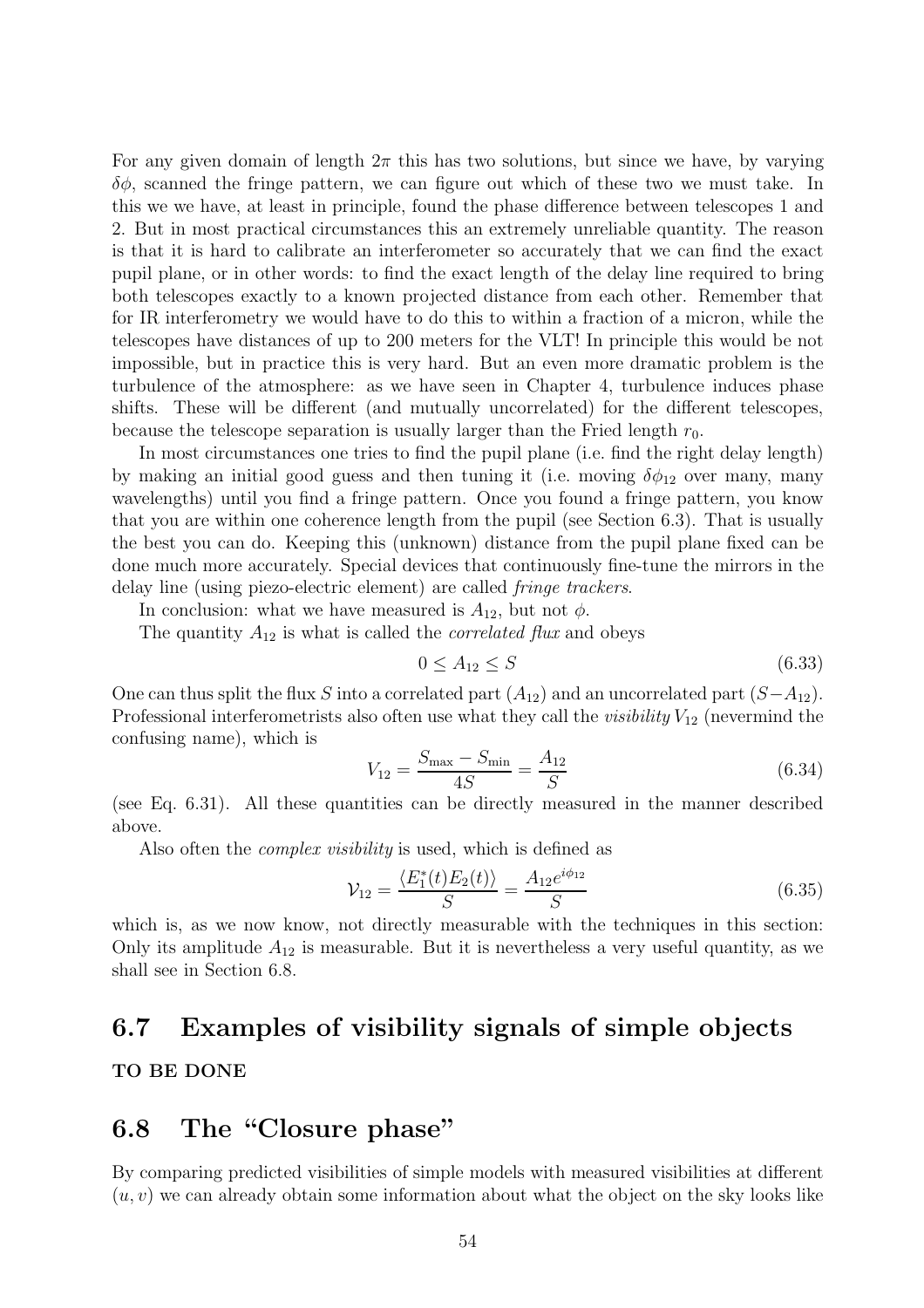(Section 6.7). But can we also reconstruct an entire image on the sky from measurements of the visibility in the uv-plane? The answer is: no. We would need the full *complex* visibility  $\mathcal{V}(u, v)$  instead of only its amplitude  $V(u, v)$ . The amplitude information  $V(u, v)$ tells us which Fourier components are in our image, but not their position (phase), and thus we cannot do the inverse Fourier transform.

So how to solve this problem? Remember that we can in principle measure some phase for each baseline using Eq. 6.32, but that we rejected it because it was fraught with uncertainty. But if we study this uncertainty more carefully, we can do a trick to overcome this problem at least partially.

Suppose we have three telescopes (1, 2 and 3). Let us quantify the (unknown) phase error of each telescope with  $\epsilon_1$ ,  $\epsilon_2$  and  $\epsilon_3$ , respectively. If we measure the phases  $\phi_{12}$ ,  $\phi_{23}$ and  $\phi_{31}$  using e.g. Eq. 6.32 we obtain the following measurements:

$$
\phi_{12}^{\text{measured}} = \phi_{12} + \epsilon_1 - \epsilon_2 \tag{6.36}
$$

$$
\phi_{23}^{\text{measured}} = \phi_{23} + \epsilon_2 - \epsilon_2 \tag{6.37}
$$

$$
\phi_{31}^{\text{measured}} = \phi_{31} + \epsilon_3 - \epsilon_1 \tag{6.38}
$$

where  $\phi_{12}$ ,  $\phi_{23}$  and  $\phi_{31}$  are the real phases (assuming no atmosphere and no instrument errors). If we would know  $\epsilon_1$ ,  $\epsilon_2$  and  $\epsilon_3$ , then we would be able to retrieve these real phases from the measured phases. But since we do not know these phase errors, we cannot do this. This is in fact what we concluded in Section 6.6 and was the reason why we rejected the use of Eq. 6.32 to find the phases.

However, if we take the sum of Eqs. 6.36, 6.37, 6.38, then we obtain

$$
\phi_{123} \equiv \phi_{12} + \phi_{23} + \phi_{31} = \phi_{12}^{\text{measured}} + \phi_{23}^{\text{measured}} + \phi_{31}^{\text{measured}}
$$
(6.39)

This is called the *closure phase*. As one can see: all unknown errors have dropped out, so it is a reliable quantity. The closure phase contains information about depature from point-symmetry. Any object on the sky that is perfectly point-symmetric (e.g. an ellipse) will have zero closure phase.

The closure phase has a very important property: It is not affected by phase shifts due to the atmosphere. Atmospheric turbulence has therefore no influence on this measurement.

For an interferometer with N baselines, we can determine the closure phase  $\phi_{ijk}$  between each triple of telescopes  $i, j$  and  $k$ . Now suppose we *assume* the phase between 1 and 2 and between 1 and 3 to be zero (assuming that the telescopes 1, 2 and 3 are not aligned along the same line as projected on the sky), then by measuring the closure phase  $\phi_{123}$  we can calculate  $\phi_{23} = \phi_{123}$ . Now add one telescope, number 4, and measure  $\phi_{124}$  and  $\phi_{234}$ . Since we know  $\phi_{12}$  and  $\phi_{23}$  we obtain the equations

$$
\phi_{12} + \phi_{24} + \phi_{41} = \phi_{124} \tag{6.40}
$$

$$
\phi_{23} + \phi_{34} + \phi_{42} = \phi_{234} \tag{6.41}
$$

which is two equations with two unknowns  $(\phi_{41}$  and  $\phi_{42})$ . So we now know again the relative phases at all baselines. In fact, since we now have  $N = 4$  telescopes, we have 6 baselines, and for all these baselines we have the amplitude and phase information, albeit that we made an assumption for two of the phases. This assumption for these two initial relative phases amounts to an assumption for the position of our object on the sky (which is two coordinates). So apart from this freedom to shift our image anywhere on the sky, we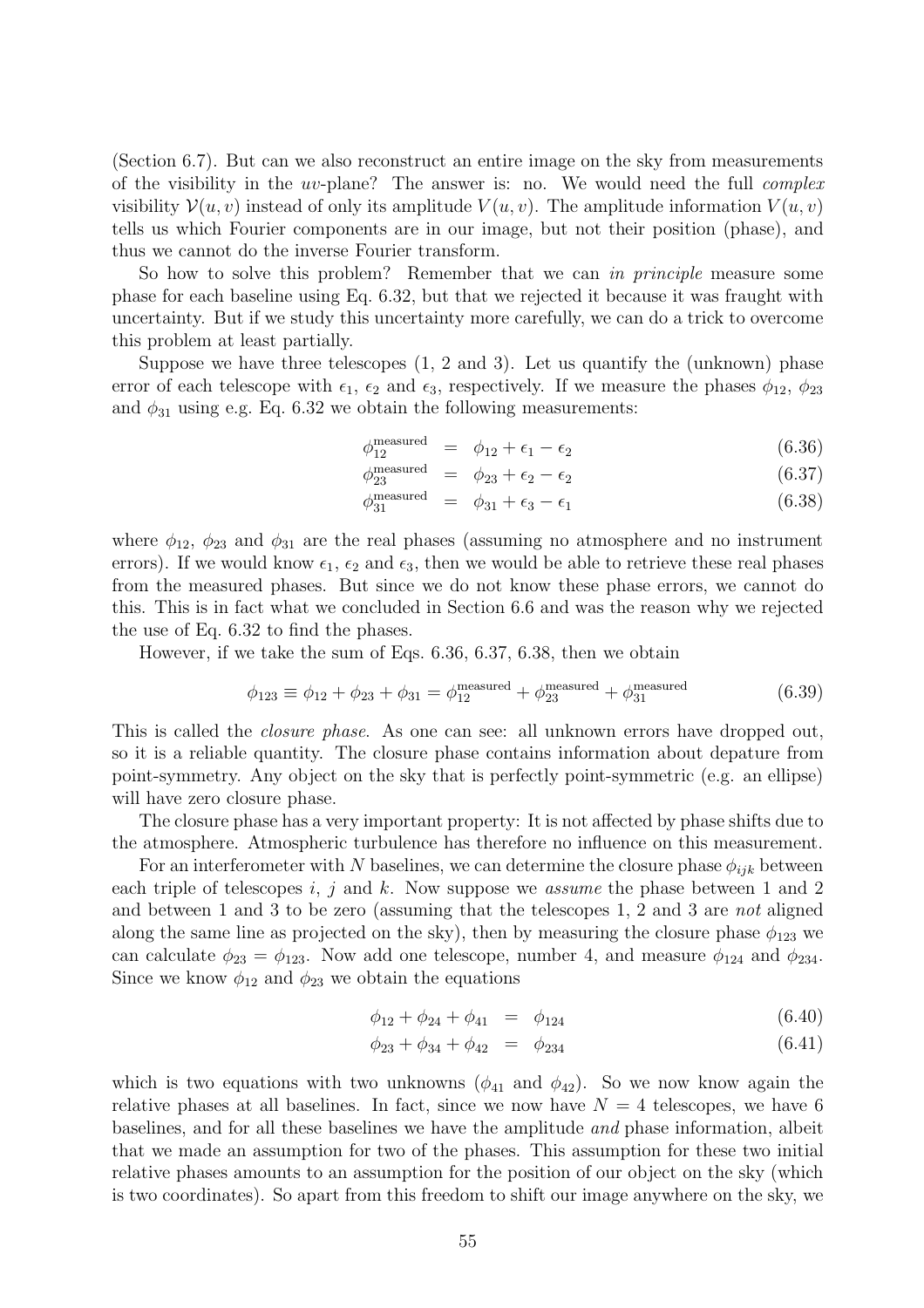have now obtained all amplitude and phase information we need. In other words: we have (excluding the two assumed phases):  $N(N-1)/2$  visibility amplitudes and  $N(N-1)/2-2$ pieces of phase information.

Since the value of  $S$  is the same for each baseline pair, we can say that an interferometer array of N telescopes gives  $N(N-1)/2$  values of the complex visibility V (of which two of the phases have been chosen ad-hoc) and one value of the total flux  $F$  (which is  $S$ divided by the telescope aperture size). Of course, in this calculation it is assumed that none of the baselines are duplicates of each other, which is not generally guaranteed. For instance, the Westerbork telescope or the VLA have telescopes arranges in regular spacing. If you have for instance three telescopes in a row, and the distance between telescope 1 and 2 is the same as that between 2 and 3, then in effect you have not 3, but just 2 independent baselines. Also, keep in mind that  $\mathcal{V}(u, v) = \mathcal{V}^*(-u, -v)$ , so that when you obtain  $N(N-1)$  complex visibilities, you get the ones oppose of the origin for free. In that sense one has in fact  $N(N-1)$  complex visibility points, but only half of them are independent.

## 6.9 Image reconstruction: Aperture synthesis and the CLEAN algorithm

When we do interferometry in the above described way, by measuring visibilities and closure phases, and thus constructing a set of  $N(N-1)/2$  independent complex visibility points  $\mathcal{V}(u, v)$  plus their mirror copies  $\mathcal{V}(-u, -v)$ , we may have the information we need in order to apply van Cittert-Zernike theory to reconstruct the image, but in practice this is not so trivial. The problem is that we never have a perfect coverage of the uv-plane. And in order to perform the integrals of the Fourier transformation, we would in fact need a full coverage.

If we would have a nice and regular uv-coverage, for instance a perfectly rectangular grid in  $(u, v)$ , then we could use the Fast Fourier Transform algorithm (see Section A.5) to obtain our image on the sky. But we rarely have the complex visibilities measured on such a regular grid in the  $uv$ -plane. In practice we have irregular spacings and certain  $uv$ -areas where there is little or no sampling at all. The complex visibility in these "holes" could be anything; we simply have no information about that. We could put the complex visibility in these "holes" to zero and linearly interpolate between nearby measurements in regions with sufficient sampling. What we then get, after Fourier transformation, is an image of the sky that is quite messy. Such an image is called a dirty image. It is in fact the true image convolved with the PSF corresponding to the uv-coverage. This PSF is called the dirty beam, because this PSF, due to the "holes" in the  $uv$ -coverage, has many sidelobes. A single point source on the sky will thus appear as a point source surrounded by weaker point sources, some of which can actually be rather far away from the actual point source. For reasonable uv-coverage these sidelobes are usually substantially weaker than the main peak, but they still mess up the image pretty much.

People have tried many different ways to "guess" the visibility between measurement points in order to get the best possible image out of it after Fourier transformation. But in practice most of these methods have drawbacks that can be substantial. A radically different approach was proposed in 1974 by Högbom (see literature list). In this paper it was proposed to make a dirty image using one's best guess of the inter-measurement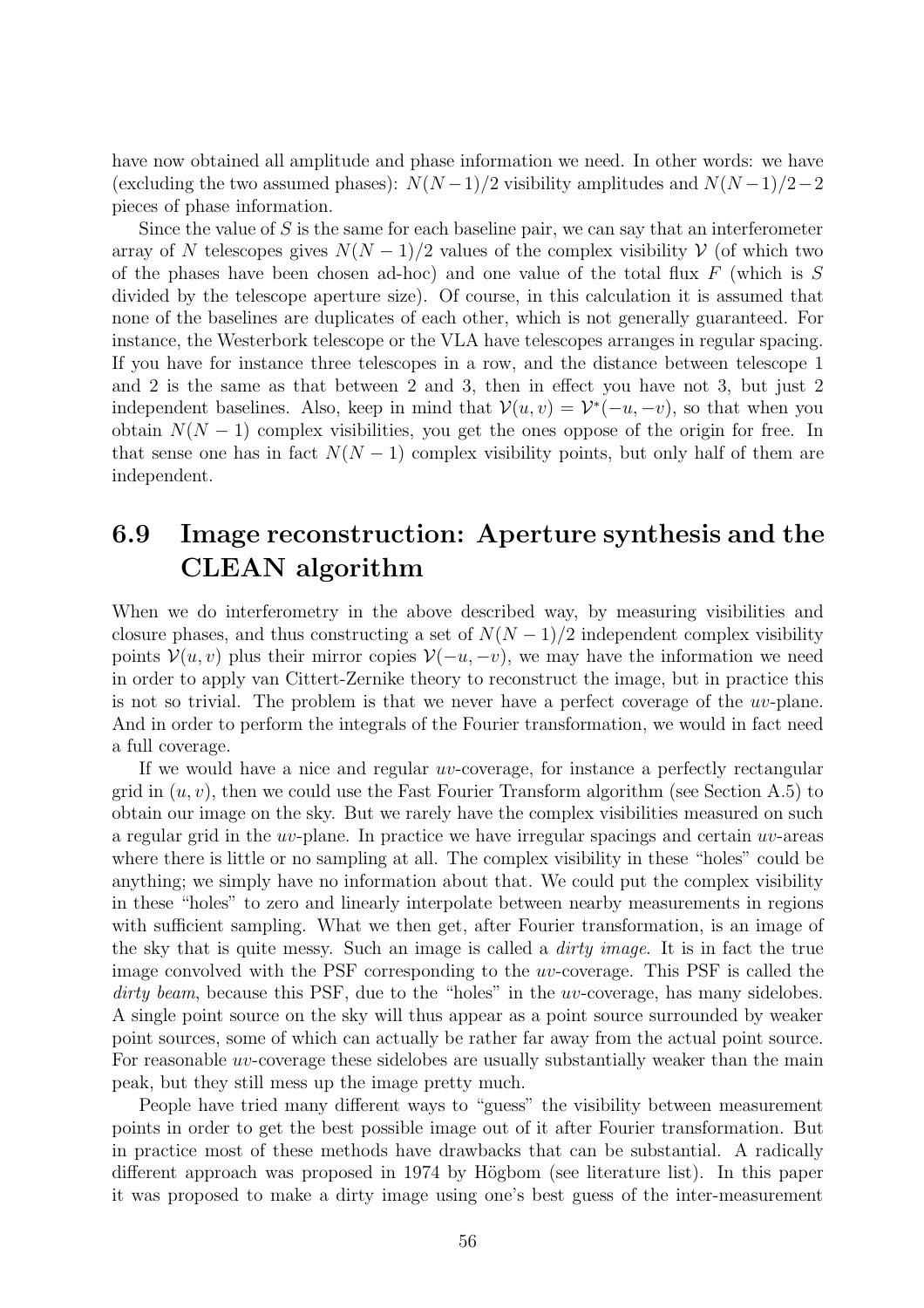complex visibility values. Call this image A. Also make an image B which we initially make empty. Now do the following procedure, which is called the CLEAN algorithm:

- 1. Find the highest peak in the image A
- 2. Fit the peak of the dirty beam to this peak
- 3. Subtract this properly normalized dirty beam from the image A
- 4. Add a clean beam with the same strength at the same position in image B
- 5. Go back to 1 until we hit the noise level

The *clean beam* is a simple Gaussian-shaped peak with the same width as the main peak of the dirty beam. Also the shape of the clean beam can be made elliptic so as to account for the different spatial resolution one typically has in different directions (e.g. if a source is near the horizon). The above scheme is a slightly simplified version of the actual CLEAN algorithm, but it shows the principle.

The CLEAN algorithm works very well if the object on the sky is a collection of point sources. If it is, on the other hand, a rather smooth configuration it may work less well.

Also note that the typical lengths of the projected baselines determines to which typical sizes of features of your object on the sky you are sensitive to. If you have only very long baselines, then you may see small-scale details, but you miss large scale structures. The CLEAN procedure, by adding one clean beam at a time to your image until you reach noise level, will thus simply not add any large scale structure to your image. If the object does have large scale structure, then the integrated flux of the image the CLEAN procedure produces will be less than the measured integrated flux (measured from the single telescope signal  $S$ ). By comparing the flux retrieved in the clean image with the single telescope flux you can estimate how much large scale structure is missing.

The full cycle of observing the complex visibilities, filling the uv-plane and reconstructing the image in the image plane using e.g. the CLEAN algorithm is called aperture synthesis or synthesis imaging.

## 6.10 Primary beam and coherent field of view

If we point our interferometer at the sky we have a spatial resolution of  $\theta_i = \lambda/L$ , where L is our largest projected baseline. However, we cannot know for sure that we are measuring exactly a single object: the object we want to observe. We may be accidently picking up also another nearby object or objects. We must therefore go a bit more into detail of what we are actually seeing with our interferometer.

First of all, we have the field of view of each of the telescopes individually. Let us define the radius of this field of view as  $\theta_f$ . For infrared or optical telescopes this is typically much larger than the telescope resolution,  $\theta_b = \lambda/D$ , though this may vary between instruments used on that telescope, and even between different modes of the same instrument on the same telescope. At any rate: the field of view is larger than the size of the PSF:  $\theta_f \gg \theta_b$ .

With radio telescopes, on the other hand, the PSF of a single telescope (here often called the "primary beam", hence our use of the index b in  $\theta_b$ ) is usually so wide, that not more than a single "pixel" is in an "image". That is: each telescope simply measures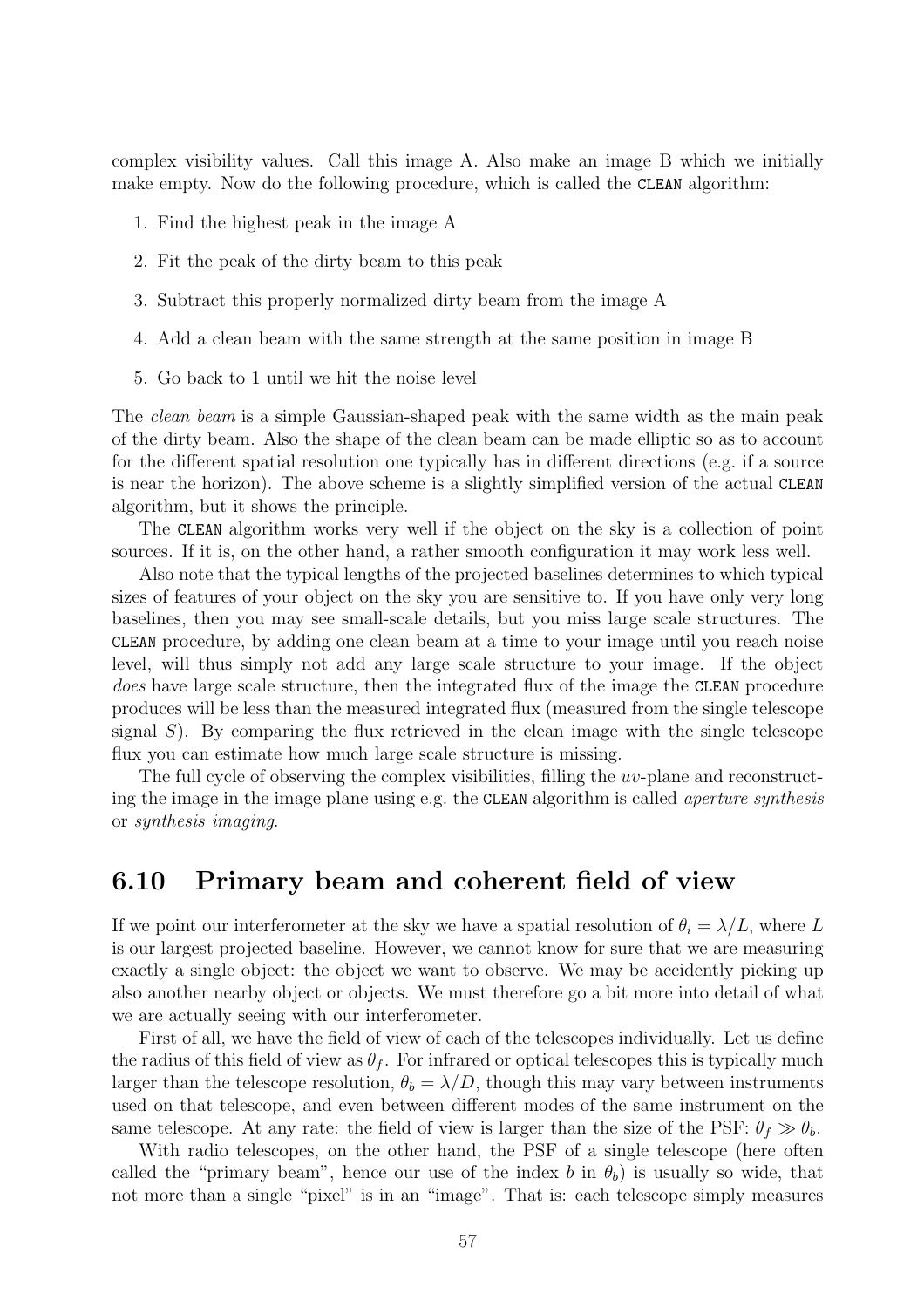one signal, not an image with multiple pixels. For millimeter-wave telescopes we are in an intermediate regime where a single telescope still has a small enough primary beam that low-resolution "images" can be made. For instance, the SCUBA-2 instrument on the 15-meter James Clerk Maxwell telescope (JCMT) has a 32x40 detector array, sensitive to  $450 \mu m$  and  $850 \mu m$  radiation. Each pixel on the detector has a size of 0.11 cm, not much more than the wavelength of the radiation it is measuring. However, for radio telescopes with much longer wavelengths the "pixels" get also proportionally larger. For instance, for  $\lambda = 21$  cm (the neutral hydrogen hyperfine structure line) the minimum size of a resolution element on the focal plane is of the order of 21 cm, but in practice even larger. For that reason, rather than trying to make multi-pixel images with a single radio telescope, an image is usually obtained through scanning: each pointing of the telescope delivers a single "pixel" of the image. The field of view of each individual pointing is then in fact the same as the beam size:  $\theta_f \simeq \theta_b$ .

In the analysis of Sections 6.6, 6.8 and 6.9 we measured the interference between the primary beam of telescope 1 with the primary beam of telescope 2. Both beams must be pointing at the same object to within an accuracy of at least  $\theta_b$ , of course, otherwise no interference can be expected. But in addition the the object we are interested in, any other objects in this primary beam may also participate in the interference. The question is: will the flux from some additional source at an angular distance  $\theta$  from our source of interest (with  $\theta$  smaller than the beam size) constructively interfere with our object, or will it simply dilute the coherence? Or equivalently: if we have two point sources A and B, separated by  $\theta$  but both inside the primary beam, will they still interfere with each other, or are they too far apart to interfere? This is a concrete question, because there is an angular distance  $\theta_c$  beyond which no interference is possible: the signals become decoherent. This is related to the fact that if we have a projected baseline length of L and we use e.g. source A to define our "pupil plane" (phase difference 0), then the wave front from source B has an angle with respect to the pupil plane that translates into a distance difference of  $l = L\theta$ . If that distance is larger than the coherence length, then the two sources A and B cannot interfere with each other. Thus  $\theta_c = l_c/L$ . With Eq. (6.4) and  $l_c = c\tau_c$  we thus obtain

$$
\theta_c = \frac{c}{L\Delta\nu} = \frac{\lambda}{L}\frac{\nu}{\Delta\nu} = \frac{\lambda^2}{L\Delta\lambda} \equiv \theta_i \frac{\lambda}{\Delta\lambda} \equiv \theta_b \frac{D}{L}\frac{\lambda}{\Delta\lambda}
$$
(6.42)

Let us call this the *coherent field of view*. According to Eq. (6.42) this coherent field of view can be smaller than the primary beam if:

$$
\frac{\Delta \nu}{\nu} \equiv \frac{\Delta \lambda}{\lambda} \gtrsim \frac{D}{L} \tag{6.43}
$$

For sufficiently narrow bandwidth and sufficiently large dishes (or small baselines) we need not worry about the coherent field of view, as long as our source (or multi-source object) is smaller than the primary beam. But for very broad bandwidth or very large baselines we may need to worry about this. We can also see from Eq. (6.42) that the coherent field of view  $\theta_c$  is larger than the interferometer resolution  $\theta_i$  by a factor

$$
\frac{\theta_c}{\theta_i} = \frac{\nu}{\Delta \nu} = \frac{\lambda}{\Delta \lambda} \tag{6.44}
$$

So if we, for example, wish to perform interferometery in the N band, and taking the full N band (from 8 to 13  $\mu$ m roughly) for our interferometry to gain sensitivity, then we have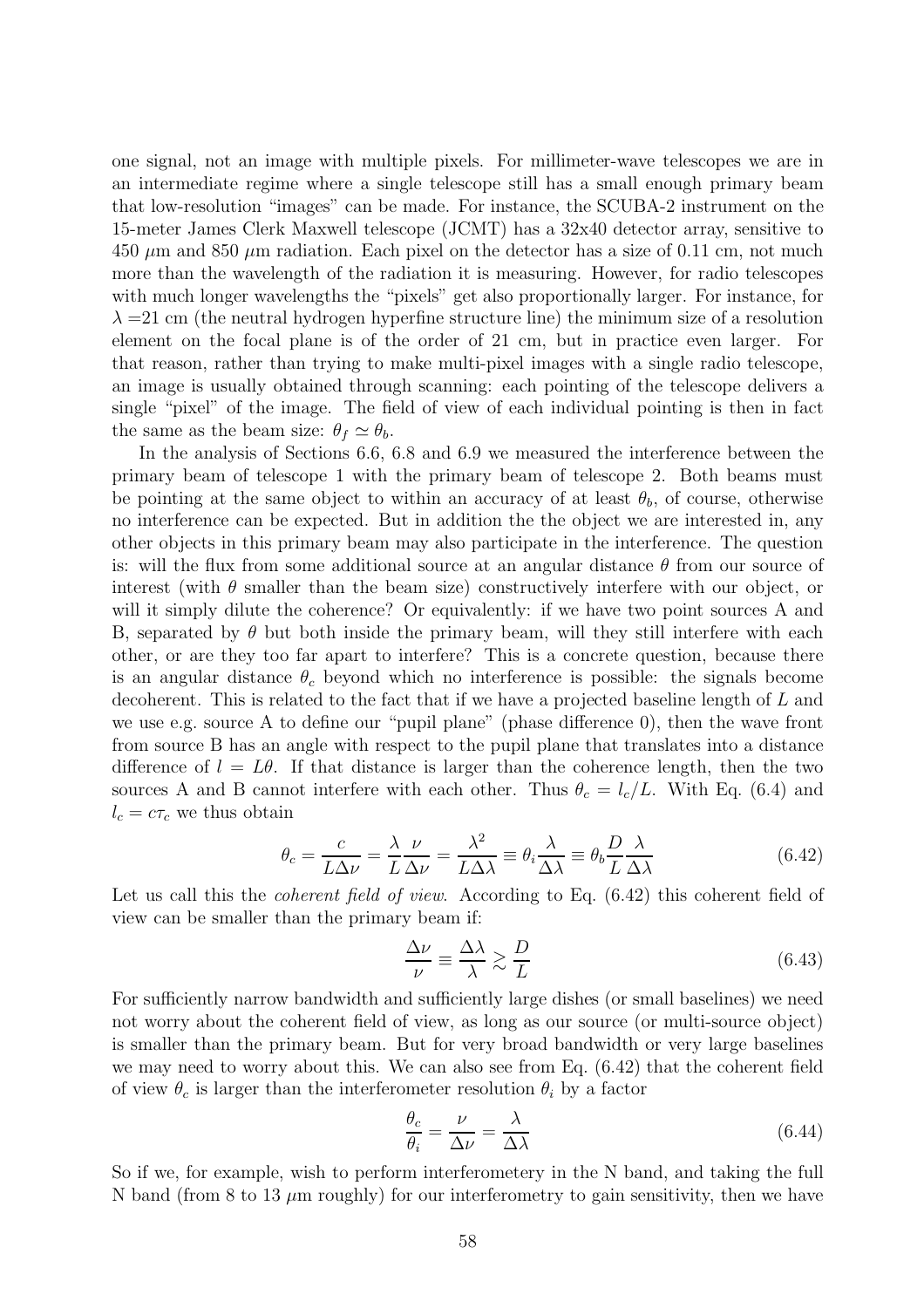$\lambda/\delta\lambda \simeq 2$ , meaning that our coherent field of view is just twice as large as the resolution of our interferometer!

## 6.11 Heterodyne receivers

In radio interferometry the technology of *heterodyne receivers* is usually used. The idea is to convert the frequency of the incoming signal to a lower frequency that can be better handled, more easily amplified etc. This technique is also common in everyday life: typically radio or television receivers use this technology.

So how do we convert a signal at frequency  $\nu_s$  to some intermediate frequency  $\nu_0 \ll \nu_s$ ? We follow the discussion in the book by Thompson here (see literature list). Let us write the source signal at frequency  $\nu_s$  as  $V_s(t)$ , which stands for the electric voltage in our receiver induced by the source on the sky that our antenna is receiving. This is obviously a very tiny voltage, as we wish to observe weak sources on the sky. Let us assume that this is a cosine wave:

$$
V_s(t) = V_{s,0} \cos(2\pi\nu_s t + \phi_s)
$$
\n(6.45)

where  $\phi_s$  is simply some offset phase.

Now introduce a *local oscillator*: a device that produces a voltage  $V_{\text{lo}}(t)$  at some (different) frequency  $\nu_{\text{lo}}$ :

$$
V_{\rm lo}(t) = V_{\rm lo,0} \cos(2\pi\nu_{\rm lo}t + \phi_{\rm lo})\tag{6.46}
$$

Typically this voltage is much larger in amplitude than  $V_s(t)$ . But it has (or better: should have) a very high phase stability. Typically  $\nu_{\text{lo}}$  is chosen to be fairly close to  $\nu_s$ , i.e.  $|\nu_{\rm lo} - \nu_s| \ll \nu_s.$ 

If we now add  $V_{\text{lo}}(t)$  to our source signal  $V_s(t)$  (this is called *mixing*) we get a signal that behaves like a modulated cosine: A cosine with an amplitude "envelope" that changes at a beat frequency  $\nu_{\text{beat}} = |\nu_s - \nu_{\text{lo}}|$ . While this beat frequency is now much smaller (and thus much more easily managable) than the original  $\nu_s$ , this does not yet help us much, because this modulation is only an apparent wave, not a real one. To get a real signal at this beat frequency one must introduce some non-linearity in our electric circuit.

Suppose we put our mixed voltage signal on one end of a diode for which we know that the resulting current  $I$  is a highly non-linear function of the input voltage  $V$  (in its most extreme case  $I = 0$  for  $V < 0$  and  $I = V/R$  for  $V > 0$ , where R is some resistance in front or behind the diode). Let us use a power series to model this non-linearity:

$$
I(t) = a_0 + a_1 V(t) + a_2 V(t)^2 + a_3 V(t)^3 + \cdots
$$
\n(6.47)

The first two terms are simply the linear response, and will just yield the amplitudemodulated cosine wave of the mixed signal. This is not interesting for us. But the quadratic term is interesting:

$$
V(t)^2 = [V_s(t) + V_{\text{lo}}(t)]^2
$$
\n(6.48)

$$
= [V_{s,0} \cos(2\pi\nu_s t + \phi_s) + V_{\text{lo},0} \cos(2\pi\nu_{\text{lo}} t + \phi_{\text{lo}})]^2
$$
(6.49)

$$
= V_{s,0}^2 \cos^2(2\pi\nu_s t + \phi_s) + V_{\text{lo},0}^2 \cos^2(2\pi\nu_{\text{lo}} t + \phi_{\text{lo}}) + \tag{6.50}
$$

$$
2V_{s,0}V_{\text{lo},0}\cos(2\pi\nu_s t + \phi_s)\cos(2\pi\nu_{\text{lo}} t + \phi_{\text{lo}}) \tag{6.51}
$$

(6.52)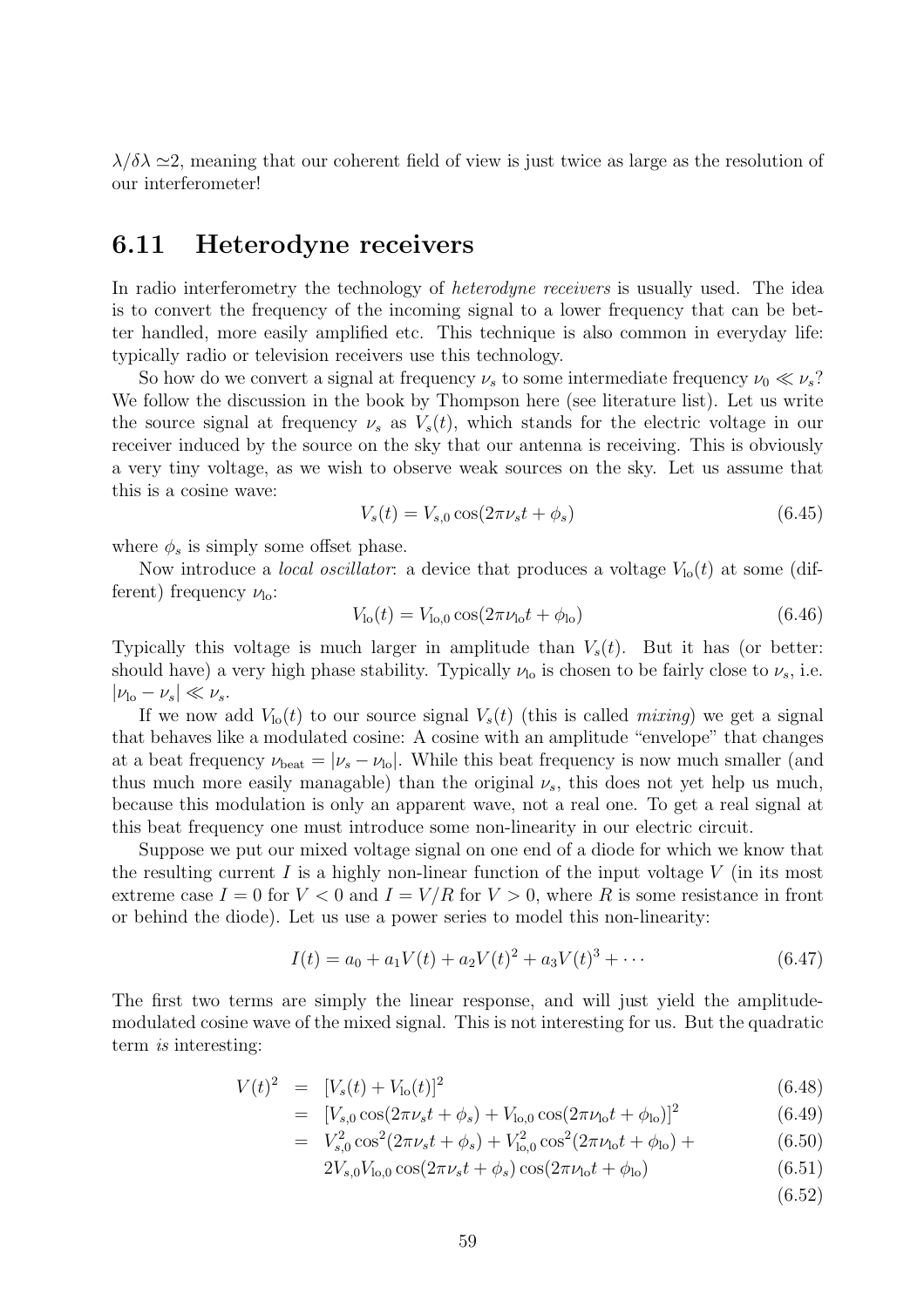The first two terms are signals at the original  $\nu_s$  and  $\nu_{\text{lo}}$  frequencies and are not interesting in our quest for an intermediate frequency conversion of our source signal. But the last term contains the multiplication of our two waves, and here something interesting happens. Let us write out this last term:

last term = 
$$
2V_{s,0}V_{\text{lo},0}\cos(2\pi\nu_s t + \phi_s)\cos(2\pi\nu_{\text{lo}}t + \phi_{\text{lo}})
$$
 (6.53)

$$
= V_{s,0}V_{\text{lo},0}\cos\left[2\pi(\nu_s + \nu_{\text{lo}})t + \phi_s + \phi_{\text{lo}}\right] +
$$
\n(6.54)

$$
V_{s,0}V_{\text{lo},0}\cos\left[2\pi(\nu_s-\nu_{\text{lo}})t+\phi_s-\phi_{\text{lo}}\right]
$$
 (6.55)

So here we see that we now obtain the sum of two cosine waves at frequencies  $\nu_s + \nu_{\text{lo}}$  and  $\nu_s - \nu_{\rm lo}$  respectively. These are not modulations, but actual signals at these frequencies. If  $|\nu_{\rm lo}-\nu_s| \ll \nu_s$ , then only the second of these terms (the one with  $\nu_s-\nu_{\rm lo}$ ) will be interesting to us, because this gives a signal at a much lower frequency than the original frequency  $\nu_s$ .

We now put this signal through a frequency filter that selects the frequency  $\nu_0 = |\nu_s - \nu_{\rm lo}|$ (which is traditionally called the *intermediate frequency*) with some bandwidth  $\Delta \nu_0$  and damps out all other modes (including the local oscillator and the signal itself, as well as the  $\nu_s + \nu_{\rm lo}$  frequency signal and any other signal not falling in the range  $\nu_0 \pm \Delta \nu_0/2$ . We then obtain the desired frequency-reduced signal:

$$
I_0 = a_2 V_{s,0} V_{\text{lo},0} \cos \left[ 2\pi (\nu_s - \nu_{\text{lo}}) t + \phi_s - \phi_{\text{lo}} \right]
$$
 (6.56)

For interferometry this equation has a very important property: The phase  $\phi_s$  of the input signal is still conserved. If we later want to interfere this signal with a signal from another telescope that has a phase  $\phi_t$ , then the phase difference between the signals,  $\phi_t - \phi_s$ , is still the original one, in spite of the mixing with the local oscillator and the down-grading of the frequency from  $\nu_s$  to the intermediate frequency  $\nu_0 \ll \nu_s$ , provided that our local oscillator has a very high phase stability so that we can remove the phase difference in  $\phi_{lo}$  from this final phase difference. The conservation of phase means that if we do interferometry with the intermediate frequency signal, we still get the same interference! We can thus safely use the intermediate frequency signal for any further interferometry dealings.

We are now almost there, but there is one more thing we have to clarify. Typically we do not receive a single-frequency signal from the sky. We receive a spectrum. The question is now: given some local oscillator frequency  $\nu_{\rm lo}$  and some filter at frequency  $\nu_{\rm 0}$ and bandwidth  $\Delta \nu_0$ , which signal frequencies  $\nu_s$  are we going to be sensitive to? The answer is: any  $\nu_s$  for which  $\nu_0 = |\nu_s - \nu_{\rm lo}|$ . This gives two solutions:

$$
\nu_s = \nu_{\text{lo}} \pm \nu_0 \tag{6.57}
$$

each with bandwidth  $\Delta \nu_s = \Delta \nu_0$ . Since  $\nu_0 \ll \nu_{\rm lo}$  this creates two sensitive bands that are close together in frequency. These are called the lower sideband and the upper sideband. This means that the intermediate frequency signal we work with is a mixture of the signals at two nearby frequencies. This is usually not what we want. Thus we need to filter out one of the sidebands before the mixer, so that we are only sensitive to the other sideband.

From here on, everything we learned about long baseline interferometry can now be applied to his intermediate frequency signal.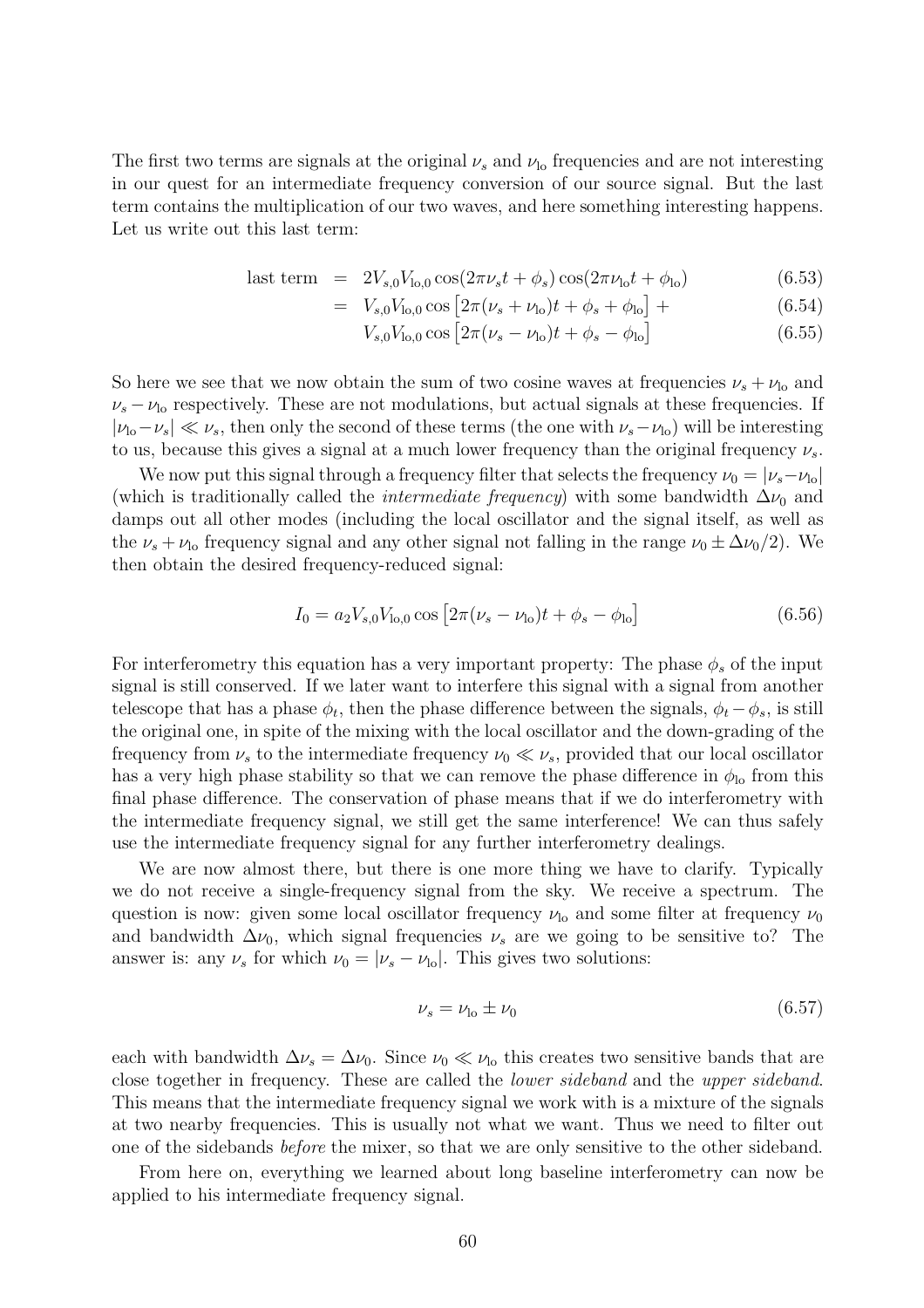## 6.12 When telescope size is not negligible compared to the baseline

If we perform true long baseline interferometry, where  $b \gg D$ , we can ignore the finite size of the individual telescope apertures, and regard our visibility measurement as a measurement at a single  $(u, v)$  position. If, however, we put our telescopes so close to each other that b is only a few times their diameter (possibly even down to  $b = D$  where the mirrors touch each other, but typically at somewhat larger distance), then we have to have a closer look at what we are doing. We already saw in Section 6.1 an example of such a situation: The LBT in Arizona, where two 8.4 meter telescope are arranged in a baseline of 14.6 meters, i.e. there is merely 6.2 meters between the edges of the mirrors. If we combine the light of the two telescope at the image plane (Fizeau interferometry), we have already seen that we get a PSF which is a single-mirror PSF with a fringe pattern on top. We obtained this pattern simply by Fourier transforming a wave front passing through our double-pupil:

$$
\text{Image} = |\mathcal{F}[E](\vec{x})|^2 \tag{6.58}
$$

where  $E(x, y, \text{pun}) = 0$  there where  $(x, y)$  is not part of the double-pupil. If the wave passing through the double-pupil is a plane wave, the function  $E(x, y, \text{pun})$  depicts the shape of the double-pupil (see Fig. 6.1-left), and the image is the PSF (see Fig. 6.1-right).

We can now link this "Fizeau inteferometry language", where we think in terms of the PSF in the image-plane, to "long baseline interferometry language", where we think in terms of measuring the autocorrelation of the radiation field in the pupil-plane. We do this by using the spatial version of the Wiener-Khinchin theorem (Eq. B.10 of Appendix B.1), applied to the wave:

$$
\text{Image} = |\mathcal{F}[E](\vec{x})|^2 = \mathcal{F}[\text{Corr}[E, E]](\vec{x}) \tag{6.59}
$$

In other words: the image on the image plane is in fact the Fourier transform of the autocorrelation function in the pupil plane! If we compare this to what we learned from the van Cittert-Zernike theorem, this makes perfect sense: the image plane is indeed a projection of the sky, and we already knew that the Fourier transform of the autocorrelation function in the pupil plane represents the image on the sky.

By applying an inverse Fourier transform to Eq. 6.59 we get

$$
Corr[E, E](\vec{u}) = \mathcal{F}\big[|\mathcal{F}[E](\vec{x})|^2\big] = \mathcal{F}[\text{Image}]
$$
\n(6.60)

If we have a plane wave hitting our pupil, then the "Image" is the PSF, so the above equation then gives the autocorrelation of the pupil. This function is called the modulation transfer function (MTF). Remember, by the way, the telescope transfer function, Eq. 4.54. It is the same thing. Here we just apply it to the two-mirror system as a whole.

Let us apply Eq. 6.60 to the PSF we obtained for the LBT (Fig. 6.1-right). So we Fourier transform the PSF (which itself is the absolute-value-squared of the Fourier transform of the pupil) to the pupil plane. What we get is shown in Fig. 6.4. Note that we Fourier transform the image-plane electric field squared  $\langle E^*E \rangle$ , not the image plane field E itself, otherwise we would have obtained Fig. 6.1-left back. Instead, we now obtain a triplet of blobs, partly overlapping each other, and each being the "brightest" in their center and dropping off toward their edge. The middle blob corresponds to all possible vectors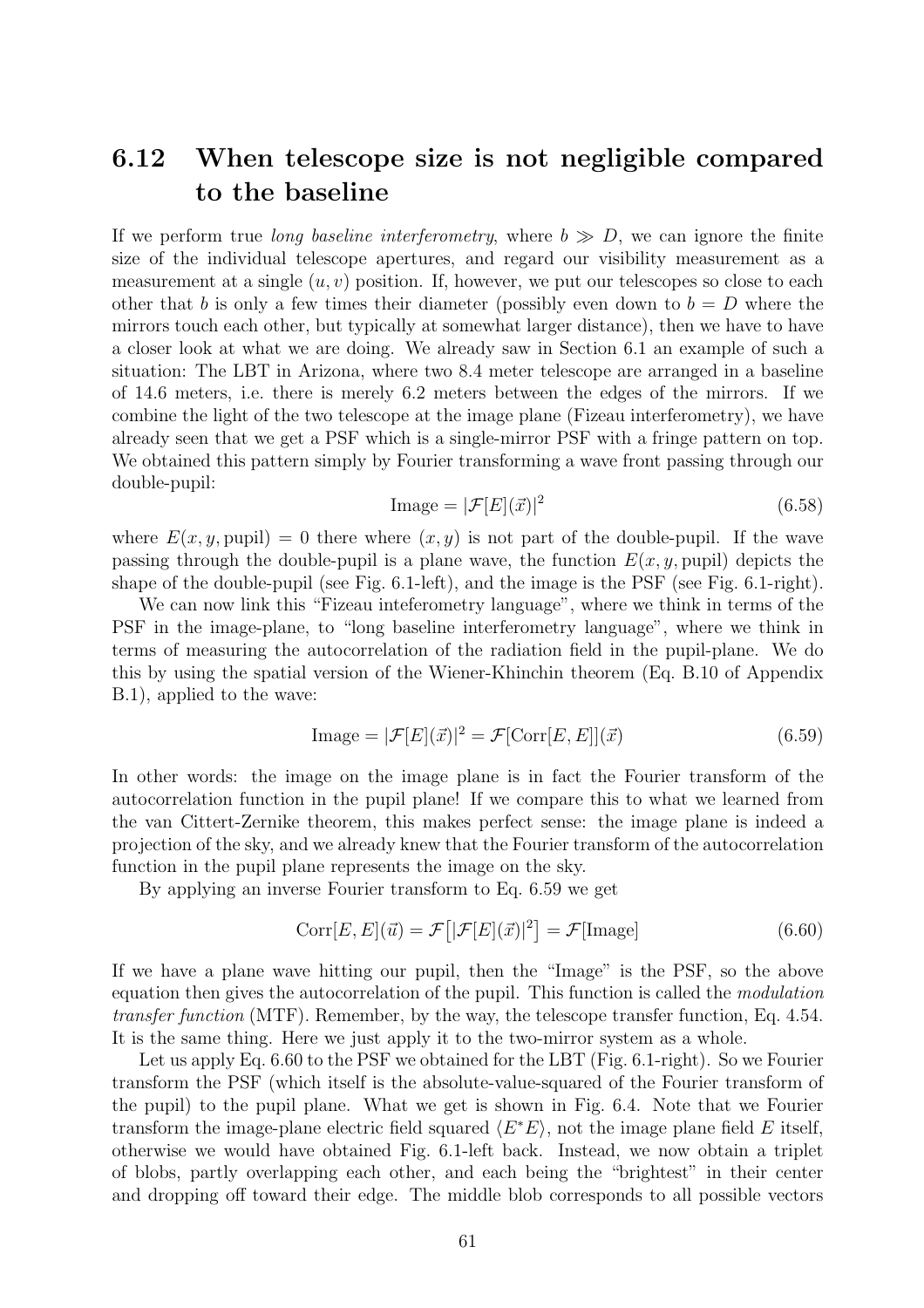

Figure 6.4: Left: the PSF of the Large Binocular Telescope (identical to Fig. 6.1-right). Right: The Fourier transform of this PSF back to the pupil plane.

 $\vec{r}$  connecting two points on the *same* mirror, while the two sidelobes correspond to all possible vectors  $\vec{r}$  connecting one point on one of the mirrors with another point on the other mirror.

Contrary to the pupil shape function shown in Fig. 6.1-left, the autocorrelation function in Fig. 6.4-right is not a constant function over some area and dropping to zero outside of that area. Instead, the blobs are centrally bright and fade toward their periphery. This has a simple explanation: some vectors  $\vec{r}$  connecting two points on the double-pupil may "fit" to a much more limited set of pairs of points on the pupils than others. For instance for a single LBT mirror (8.4 meter diameter) a separation of 8.4 meter ( $|\vec{r}| = 8.4$ m) is only represented by pairs of points on the telescope edge that are diametrically opposite, while if  $(|\vec{r}| = 1$ cm) almost every point  $\vec{x}$  on the mirror has a point  $\vec{x} + \vec{r}$  that is also on the mirror. This means that the autocorrelation function is much better sampled at small  $\vec{r}$  than at large  $\vec{r}$ . A similar reasoning holds for the  $\vec{r}$  vectors that link a point  $\vec{x}$  on one mirror to a point  $\vec{x} + \vec{r}$  on the other mirror: hence also the "sidelobes" in Fig. 6.4-right fade toward their periphery.

Now here we see a difference between the Fizeau-style measurements of  $Corr[E, E]$  and the long-baseline-style measurements of  $Corr[E, E]$ ; a difference that becomes apparent when the mirrors are close together. For Fizeau interferometry for closeby telescopes the *true* Corr $[E, E]$  function (before entering the aperture of our pair of telescopes) is strongly modulated by the finite size of the telescope. For ideal long-baseline interferometry (zero telescope diameter) we actually measure the true  $Corr[E, E]$  function without this modulation. In principle the measurement of the fringes of the image-plane image of our Fizeau interferometer represent a measurement of  $Corr[E, E]$  in the pupil plane, but instead of measuring a single  $(u, v)$  point, we measure a non-trivial integral of  $Corr[E, E]$  values modulated by the modulation transfer function shown in Fig. 6.4-right. If we now push the telescopes apart (of course keeping their diameter fixed), then the blobs in Fig. 6.4-right also move apart (while staying the same size). By measuring the fringes, we in fact measure the Corr $[E, E]$  in the two "side-lobes" of Fig. 6.4-right, which now become more and more point-like compared to their distance from the origin. We thus approach the long-baseline interferometry-style measurement of  $Corr[E, E]$ .